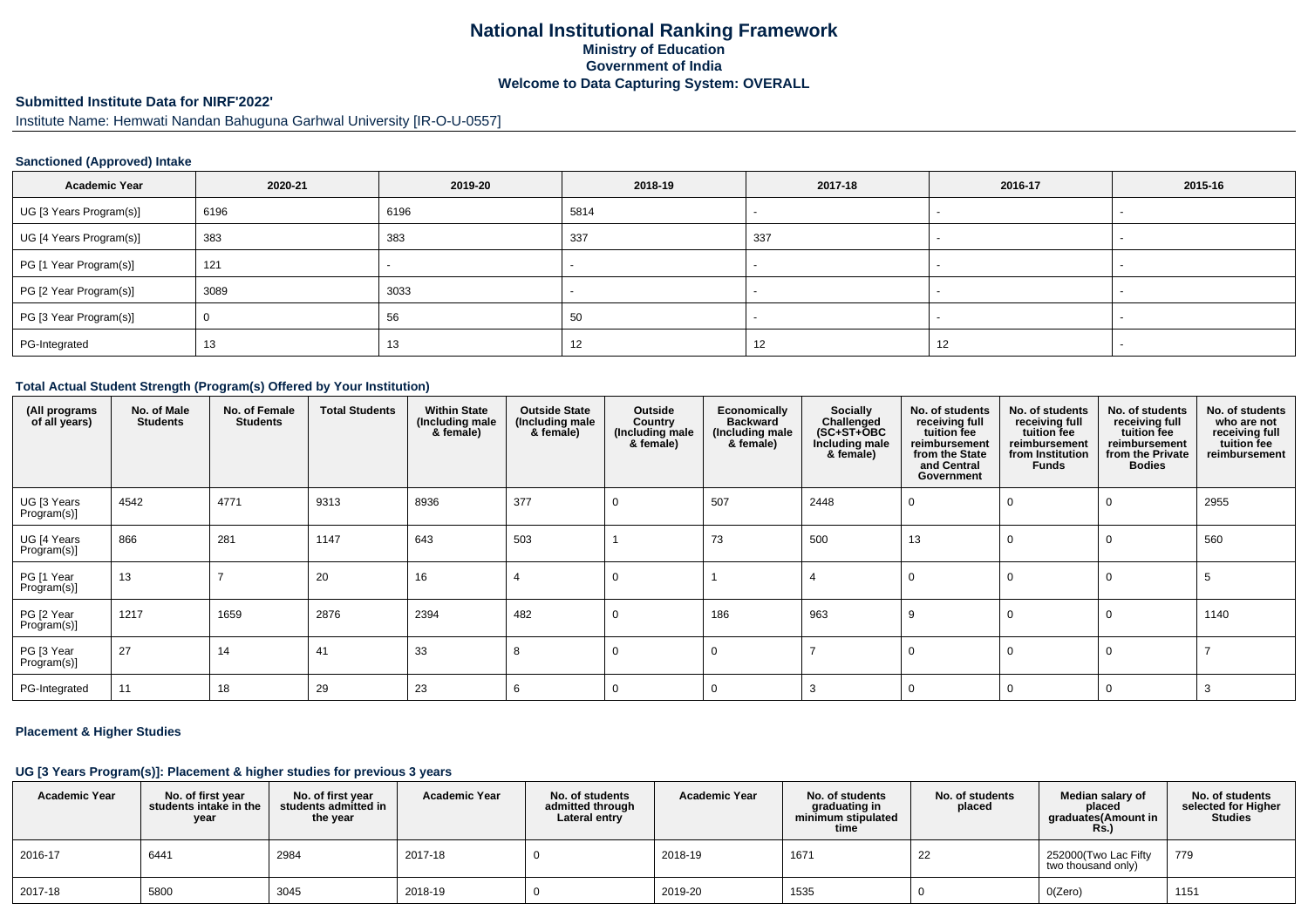| 2018-19 | 5814 | 3U3L<br>ouuu | 2019-20 |  | 2020-21 | ----<br>LUU. |  | $H =$<br>oniv | 1256 |
|---------|------|--------------|---------|--|---------|--------------|--|---------------|------|
|---------|------|--------------|---------|--|---------|--------------|--|---------------|------|

### **UG [4 Years Program(s)]: Placement & higher studies for previous 3 years**

| <b>Academic Year</b> | No. of first year<br>students intake in the<br>year | No. of first vear<br>students admitted in<br>the year | <b>Academic Year</b> | No. of students<br>admitted through<br>Lateral entry | <b>Academic Year</b> | No. of students<br>graduating in<br>minimum stipulated<br>time | No. of students<br>placed | Median salary of<br>placed<br>graduates(Amount in<br><b>Rs.</b> ) | No. of students<br>selected for Higher<br><b>Studies</b> |
|----------------------|-----------------------------------------------------|-------------------------------------------------------|----------------------|------------------------------------------------------|----------------------|----------------------------------------------------------------|---------------------------|-------------------------------------------------------------------|----------------------------------------------------------|
| 2015-16              | 337                                                 | 266                                                   | 2016-17              | 26                                                   | 2018-19              | 189                                                            |                           | 0(Zero)                                                           | 13                                                       |
| 2016-17              | 337                                                 | 266                                                   | 2017-18              | 40                                                   | 2019-20              | 126                                                            | 16                        | 275000(Two Lac<br>Seventy Five<br>Thousand)                       | 35                                                       |
| 2017-18              | 337                                                 | 254                                                   | 2018-19              | 42                                                   | 2020-21              | 263                                                            | 55                        | 250000(Two Lac fifty<br>thousand)                                 | 12                                                       |

### **PG [1 Years Program(s)]: Placement & higher studies for previous 3 years**

| <b>Academic Year</b> | No. of first year<br>students intake in the<br>year | No. of first year<br>students admitted in<br>the year | <b>Academic Year</b> | No. of students graduating in minimum<br>stipulated time | No. of students<br>placed | Median salary of<br>placed<br>graduates(Amount in<br><b>Rs.)</b> | No. of students<br>selected for Higher<br><b>Studies</b> |
|----------------------|-----------------------------------------------------|-------------------------------------------------------|----------------------|----------------------------------------------------------|---------------------------|------------------------------------------------------------------|----------------------------------------------------------|
| 2018-19              | 110                                                 | 42                                                    | 2018-19              | 35                                                       |                           | O(Zero)                                                          |                                                          |
| 2019-20              | 121                                                 | 36                                                    | 2019-20              | 32                                                       |                           | O(Zero)                                                          |                                                          |
| 2020-21              | 121                                                 | 20                                                    | 2020-21              | 20                                                       |                           | O(Zero)                                                          |                                                          |

## **PG [2 Years Program(s)]: Placement & higher studies for previous 3 years**

| <b>Academic Year</b> | No. of first year<br>students intake in the<br>year | No. of first year<br>students admitted in<br>the year | <b>Academic Year</b> | No. of students graduating in minimum<br>stipulated time | No. of students<br>placed | Median salary of<br>placed<br>graduates(Amount in<br><b>Rs.)</b> | No. of students<br>selected for Higher<br><b>Studies</b> |
|----------------------|-----------------------------------------------------|-------------------------------------------------------|----------------------|----------------------------------------------------------|---------------------------|------------------------------------------------------------------|----------------------------------------------------------|
| 2017-18              | 2932                                                | 1771                                                  | 2018-19              | 1572                                                     |                           | O(Zero)                                                          | 23                                                       |
| 2018-19              | 2913                                                | 1723                                                  | 2019-20              | 1371                                                     | 43                        | 258000(Two Lac Fifty<br>Eight Thousand)                          | 12                                                       |
| 2019-20              | 3033                                                | 1426                                                  | 2020-21              | 1396                                                     | 24                        | 500000(Five Lac Only)                                            | 18                                                       |

### **PG [3 Years Program(s)]: Placement & higher studies for previous 3 years**

| <b>Academic Year</b> | No. of first year<br>students intake in the<br>year | No. of first year<br>students admitted in<br>the year | <b>Academic Year</b> | No. of students<br>admitted through<br>Lateral entry | <b>Academic Year</b> | No. of students<br>graduating in<br>minimum stipulated<br>time | No. of students<br>placed | Median salary of<br>placed<br>graduates(Amount in<br><b>Rs.)</b> | No. of students<br>selected for Higher<br>Studies |
|----------------------|-----------------------------------------------------|-------------------------------------------------------|----------------------|------------------------------------------------------|----------------------|----------------------------------------------------------------|---------------------------|------------------------------------------------------------------|---------------------------------------------------|
| 2016-17              | 50                                                  | 22                                                    | 2017-18              |                                                      | 2018-19              | 18                                                             |                           | O(Zero)                                                          |                                                   |
| 2017-18              | 50                                                  | 14                                                    | 2018-19              |                                                      | 2019-20              | 13                                                             |                           | 180000(One Lac<br>Eighty Thousand)                               |                                                   |
| 2018-19              | 50                                                  |                                                       | 2019-20              |                                                      | 2020-21              |                                                                |                           | 300000(Three Lac)                                                |                                                   |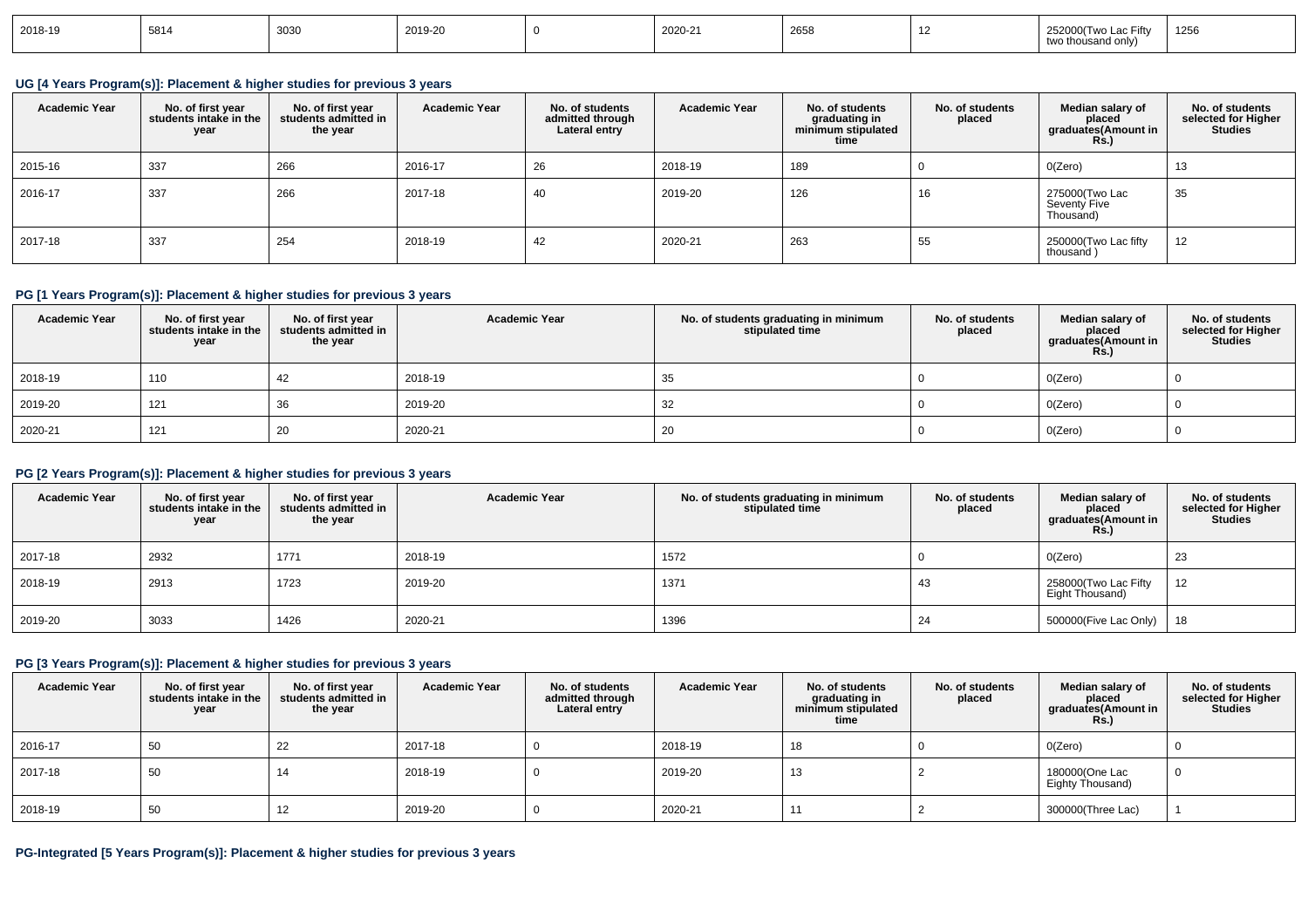| <b>Academic Year</b> | No. of first year<br>students intake in the<br>year | No. of first year<br>students admitted in<br>the year | <b>Academic Year</b> | No. of students graduating in minimum<br>stipulated time | No. of students<br>placed | Median salary of<br>placed<br>graduates(Amount in<br><b>Rs.)</b> | No. of students<br>selected for Higher<br><b>Studies</b> |
|----------------------|-----------------------------------------------------|-------------------------------------------------------|----------------------|----------------------------------------------------------|---------------------------|------------------------------------------------------------------|----------------------------------------------------------|
| 2014-15              | 12                                                  |                                                       | 2018-19              |                                                          |                           | O(Zero)                                                          |                                                          |
| 2015-16              | 12                                                  |                                                       | 2019-20              |                                                          |                           | O(Zero)                                                          |                                                          |
| 2016-17              | 12                                                  |                                                       | 2020-21              |                                                          |                           | O(Zero)                                                          |                                                          |

#### **Ph.D Student Details**

| Ph.D (Student pursuing doctoral program till 2020-21 Students admitted in the academic year 2020-21 should not be entered here.) |                                                                                                                                  |                                                      |             |  |  |  |  |  |
|----------------------------------------------------------------------------------------------------------------------------------|----------------------------------------------------------------------------------------------------------------------------------|------------------------------------------------------|-------------|--|--|--|--|--|
|                                                                                                                                  |                                                                                                                                  | <b>Total Students</b>                                |             |  |  |  |  |  |
| Full Time                                                                                                                        |                                                                                                                                  | 193                                                  |             |  |  |  |  |  |
| Part Time                                                                                                                        |                                                                                                                                  | 0                                                    |             |  |  |  |  |  |
| No. of Ph.D students graduated (including Integrated Ph.D)                                                                       |                                                                                                                                  |                                                      |             |  |  |  |  |  |
|                                                                                                                                  | 2020-21                                                                                                                          | 2019-20                                              | 2018-19     |  |  |  |  |  |
| Full Time                                                                                                                        | 128                                                                                                                              | 89                                                   | 53          |  |  |  |  |  |
| Part Time                                                                                                                        |                                                                                                                                  | $\Omega$<br>∩                                        |             |  |  |  |  |  |
|                                                                                                                                  | PG (Student pursuing MD/MS/DNB program till 2020-21 Students admitted in the academic year 2021 - 22 should not be entered here) |                                                      |             |  |  |  |  |  |
|                                                                                                                                  | Number of students pursuing PG (MD/MS/DNB) program                                                                               |                                                      | $\mathbf 0$ |  |  |  |  |  |
|                                                                                                                                  |                                                                                                                                  | No. of students Graduating in PG (MD/MS/DNB) program |             |  |  |  |  |  |
| 2020-21                                                                                                                          | 2019-20                                                                                                                          | 2018-19                                              |             |  |  |  |  |  |
|                                                                                                                                  |                                                                                                                                  | $\Omega$                                             |             |  |  |  |  |  |

#### **Online Education**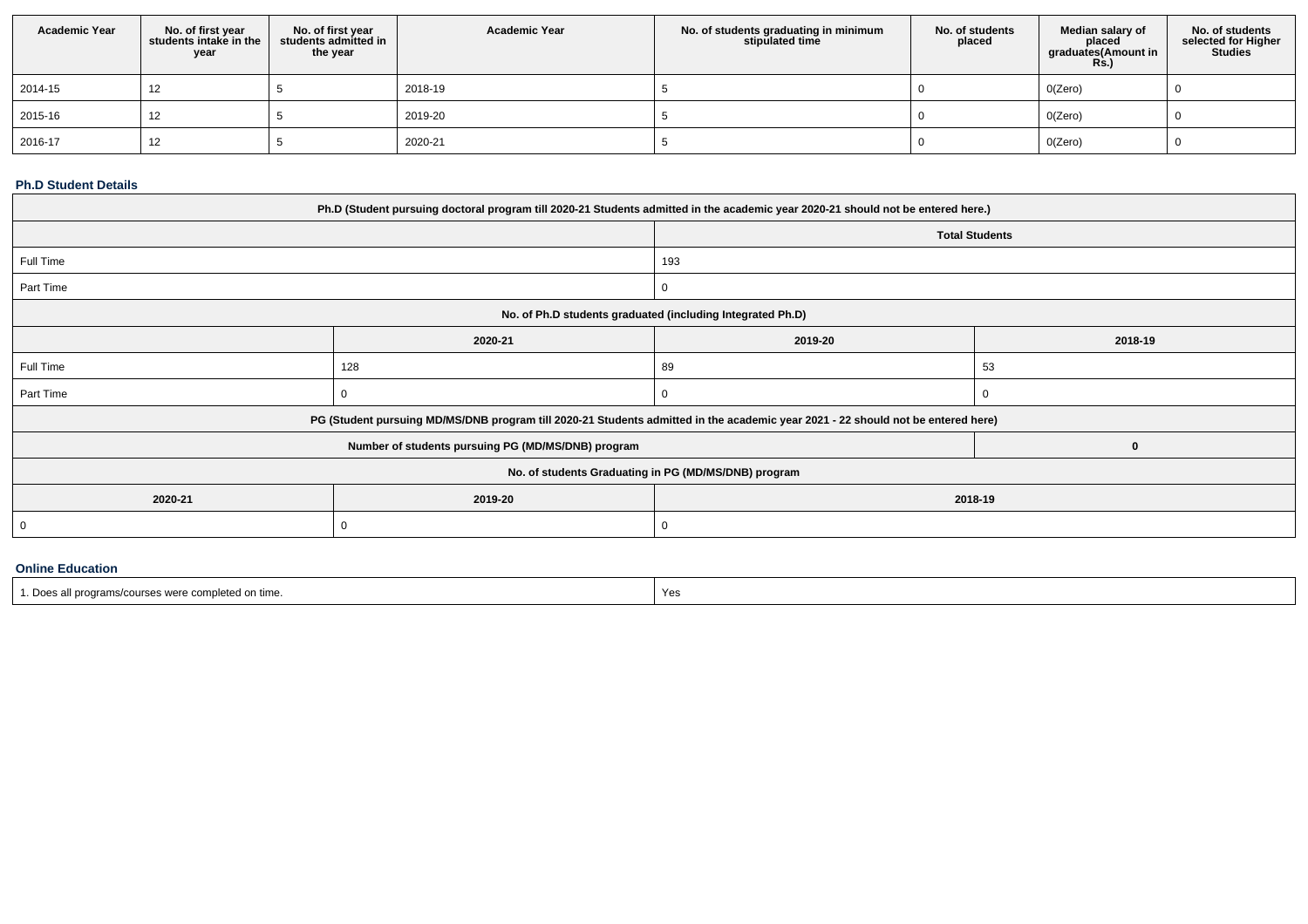| 2. Measures taken to complete the syllabus of courses and programs.                             |                                                                                       | Due to Covid-19 situation the offline classes were discontinued and online classes were arranged by the University. University<br>faculties had initiated accounts on online video conferencing platforms such as ZOOM, Skype and Google Class Room etc.<br>Students were motivated and advised to continue their learning process through online mode and use various digital platforms as<br>per UGC guidelines. Students were regularly informed and instructed to use various online education websites and platforms developed by ICT initiatives of the MHRD, UGC and its Inter University Centres to study for free du                                                                                                                                                                                                                                                                                                                                                                                                                                                                                                                                                                                                                                                                                                                                                                                                                                                                                                                                                                                                                                                                                                                                                                                                                                                                                                                                                                                                                                                                                                                                                                                                                                                                                                                                                                                                                                                                                                                                                                                                                                                                                                                                                                                                                                                                                                                                                                                                                                                                                                       |                                                |  |  |
|-------------------------------------------------------------------------------------------------|---------------------------------------------------------------------------------------|-------------------------------------------------------------------------------------------------------------------------------------------------------------------------------------------------------------------------------------------------------------------------------------------------------------------------------------------------------------------------------------------------------------------------------------------------------------------------------------------------------------------------------------------------------------------------------------------------------------------------------------------------------------------------------------------------------------------------------------------------------------------------------------------------------------------------------------------------------------------------------------------------------------------------------------------------------------------------------------------------------------------------------------------------------------------------------------------------------------------------------------------------------------------------------------------------------------------------------------------------------------------------------------------------------------------------------------------------------------------------------------------------------------------------------------------------------------------------------------------------------------------------------------------------------------------------------------------------------------------------------------------------------------------------------------------------------------------------------------------------------------------------------------------------------------------------------------------------------------------------------------------------------------------------------------------------------------------------------------------------------------------------------------------------------------------------------------------------------------------------------------------------------------------------------------------------------------------------------------------------------------------------------------------------------------------------------------------------------------------------------------------------------------------------------------------------------------------------------------------------------------------------------------------------------------------------------------------------------------------------------------------------------------------------------------------------------------------------------------------------------------------------------------------------------------------------------------------------------------------------------------------------------------------------------------------------------------------------------------------------------------------------------------------------------------------------------------------------------------------------------------|------------------------------------------------|--|--|
|                                                                                                 |                                                                                       | For the convenience and maximum benefits of the students faculty members provide the course material in the form of core<br>material and elaborative material of each course and programs. While core material consisted of important principles theorems,<br>formulas, diagrams and graphs, illustration material consisted of examples, quotes, elastration etc. Such measures were of great<br>use to students and led to the completion of syllabus of different courses and programmes. University authorities and deans<br>instructed and monitored all the faculty members to take regular online classes and report of the same were submitted to the<br>concerned authorities as desired and instructed by UGC and MHRD from time to time. For the effective assessment of the<br>measures to complete the syllabus of courses and programs each school divided courses and programs in three categories<br>(i) memory dependent,<br>(ii) problem solving and<br>(iii)interpretation based. Each faculty member of the University was instructed by the concerned authorities to furnish weekly plan<br>of the each subject and accordingly feedback was collected from the students of the University regarding to their teaching<br>theoretical/practical/assignment components.<br>Students were provided study material from and made aware about the online learning website and resources provided by MHRD<br>like SWAYAM online courses, UG/PG MOOCS, e-PG Pathshala, e-content courseware in UG subjects, SWYAM Prabha, CEC-<br>UGC, Youtube Channel, National Digital Library, Shodh Ganga and e-shodh sindhu etc. All the e-resources including SYAYAM<br>courses were fully made available to the students through exclusively created website (www.swayabhnbqu.in) and through the<br>print media by the university repeatedly (News Clips:<br>https://drive.google.com/drive/folders/iE3Fvfm99QtNPH0mY8wnjx705dxwq8Cj?usp=sharing; YouTube playlist<br>http://tiny.cc/SWAYAM; https://youtu.be/meKB146oBQ4.<br>Monitoring of E-learning: The University has e-learning committee which regularly has been addressing the issues pertaining the<br>online teaching and monitoring (http://hnbgu.ac.in/writereaddata/onlinelearning.pdf,<br>http://hnbgu.ac.in/writereaddata/eteaching.pdf). Creation of Institutional OER repository: SWAYAM cell of University released a notice suggesting the teachers to create/ suggest Open Educational Resources and contribute to<br>website of SWAYAM cell (SWAYAM Cell - Repository (swayamhnbqu.in).<br>However, during the course completion it was realized that online teaching has not been very easy due to certain bottlenecks such as the connectivity issues. Many of the students were not having smart phones or laptops and<br>because most of the students went to their respective native places which were devoid of internet facility.<br>Through Clear and actionable guidance for safe operations through the prevention of covid-19 University open their campuses in<br>offline mode and also conduct some offline theory and practical classes. |                                                |  |  |
| 3. The period of delay in completion of syllabus (in months).                                   |                                                                                       | 0                                                                                                                                                                                                                                                                                                                                                                                                                                                                                                                                                                                                                                                                                                                                                                                                                                                                                                                                                                                                                                                                                                                                                                                                                                                                                                                                                                                                                                                                                                                                                                                                                                                                                                                                                                                                                                                                                                                                                                                                                                                                                                                                                                                                                                                                                                                                                                                                                                                                                                                                                                                                                                                                                                                                                                                                                                                                                                                                                                                                                                                                                                                                   |                                                |  |  |
| 4. The period of delay in conducting exams (in months).                                         |                                                                                       | 3                                                                                                                                                                                                                                                                                                                                                                                                                                                                                                                                                                                                                                                                                                                                                                                                                                                                                                                                                                                                                                                                                                                                                                                                                                                                                                                                                                                                                                                                                                                                                                                                                                                                                                                                                                                                                                                                                                                                                                                                                                                                                                                                                                                                                                                                                                                                                                                                                                                                                                                                                                                                                                                                                                                                                                                                                                                                                                                                                                                                                                                                                                                                   |                                                |  |  |
| <b>Portal Name</b>                                                                              | No. of students offered online courses which have credit<br>transferred to transcript | Total no. of online courses which have credit transferred<br>to the transcript                                                                                                                                                                                                                                                                                                                                                                                                                                                                                                                                                                                                                                                                                                                                                                                                                                                                                                                                                                                                                                                                                                                                                                                                                                                                                                                                                                                                                                                                                                                                                                                                                                                                                                                                                                                                                                                                                                                                                                                                                                                                                                                                                                                                                                                                                                                                                                                                                                                                                                                                                                                                                                                                                                                                                                                                                                                                                                                                                                                                                                                      | Total no. of credits transferred to transcript |  |  |
| Swayam                                                                                          | 118                                                                                   | 2<br>10                                                                                                                                                                                                                                                                                                                                                                                                                                                                                                                                                                                                                                                                                                                                                                                                                                                                                                                                                                                                                                                                                                                                                                                                                                                                                                                                                                                                                                                                                                                                                                                                                                                                                                                                                                                                                                                                                                                                                                                                                                                                                                                                                                                                                                                                                                                                                                                                                                                                                                                                                                                                                                                                                                                                                                                                                                                                                                                                                                                                                                                                                                                             |                                                |  |  |
| 5. No. of courses developed and available online on Swayam platform by your institution faculty |                                                                                       | $\overline{2}$                                                                                                                                                                                                                                                                                                                                                                                                                                                                                                                                                                                                                                                                                                                                                                                                                                                                                                                                                                                                                                                                                                                                                                                                                                                                                                                                                                                                                                                                                                                                                                                                                                                                                                                                                                                                                                                                                                                                                                                                                                                                                                                                                                                                                                                                                                                                                                                                                                                                                                                                                                                                                                                                                                                                                                                                                                                                                                                                                                                                                                                                                                                      |                                                |  |  |

## **Financial Resources: Utilised Amount for the Capital expenditure for previous 3 years**

| Academic Year                                                                                   | 2020-21                                                 | 2019-20                                                                                              | 2018-19                                                                               |  |  |
|-------------------------------------------------------------------------------------------------|---------------------------------------------------------|------------------------------------------------------------------------------------------------------|---------------------------------------------------------------------------------------|--|--|
|                                                                                                 | <b>Utilised Amount</b>                                  | <b>Utilised Amount</b>                                                                               | <b>Utilised Amount</b>                                                                |  |  |
|                                                                                                 |                                                         | Annual Capital Expenditure on Academic Activities and Resources (excluding expenditure on buildings) |                                                                                       |  |  |
| Library                                                                                         | 30700000 (Three Crore Seven Lakh)                       | 18722000 (One Crore Eighty Seven Lac Twenty Two<br>Thousand)                                         | 9357000 (Ninety three Lac fifty seven thousand)                                       |  |  |
| New Equipment for Laboratories                                                                  | 19951000 (One Crore Ninety Nine Lac fifty one thousand) | 10647000 (One Crore Six Lakh Forty seven Thousand)                                                   | 25766275 (Two Crore fifty seven lakh sixty six thousand two<br>hundred seventy five)  |  |  |
| <b>Engineering Workshops</b>                                                                    | 0 (Zero)                                                | 0 (Zero)                                                                                             | 0 (Zero)                                                                              |  |  |
| Other expenditure on creation of Capital Assets (excluding<br>expenditure on Land and Building) | 41889000 (Four Crore Eighteen lac Eighty Nine Thousand) | 8873000 (Eighty Eight Lakh Seventy three thousand)                                                   | 69345352 (Six crore ninety three lakh forty five thousand three<br>hundred fifty two) |  |  |

# **Financial Resources: Utilised Amount for the Operational expenditure for previous 3 years**

| <b>Academic Year</b> | 2020-21                | 2019-20                    | 2018-19                 |  |  |
|----------------------|------------------------|----------------------------|-------------------------|--|--|
|                      | <b>Utilised Amount</b> | <b>Hilisad</b><br>' Amount | <b>'Itilised Amount</b> |  |  |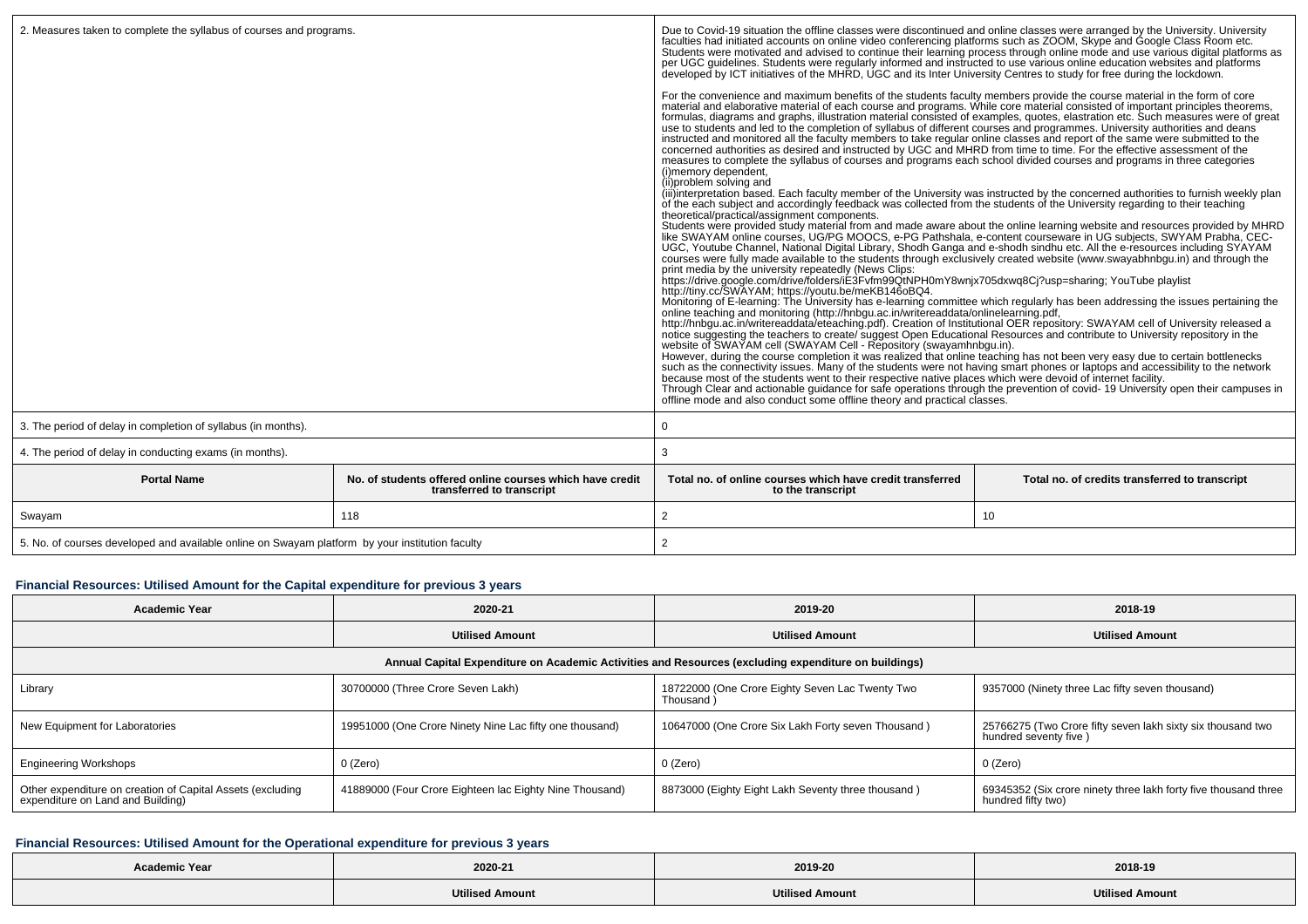| <b>Annual Operational Expenditure</b>                                                                                                                                                           |                                                          |                                                                           |                                                                                         |  |  |  |  |
|-------------------------------------------------------------------------------------------------------------------------------------------------------------------------------------------------|----------------------------------------------------------|---------------------------------------------------------------------------|-----------------------------------------------------------------------------------------|--|--|--|--|
| Salaries (Teaching and Non Teaching staff)                                                                                                                                                      | 1004084000 (One thousand forty lac eighty four thousand) | 1085161000 (One hundred Eight Crore fifty one lakh sixty one<br>thousand) | 825973140 (Eighty two crore Fifty Nine Lac Seventy three<br>thousand one hundred forty) |  |  |  |  |
| Maintenance of Academic Infrastructure or consumables and<br>other running expenditures (excluding maintenance of hostels<br>and allied services, rent of the building, depreciation cost, etc) | 91732000 (Nine Crore seventeen lac thirty two thousand)  | 311289000 (Thirty one crore twelve lakh eighty nine thousand)             | 273025609 (Twenty Seven Crore thirty lakh twenty five<br>thousand six hundred nine)     |  |  |  |  |
| Seminars/Conferences/Workshops                                                                                                                                                                  | 4670000 (Four Lac sixty Seven thousand)                  | 383000 (Three Lakh Eighty three thousand)                                 | 2474769 (Twenty four lakh seventy four thousand seven<br>hundred sixty nine)            |  |  |  |  |

**IPR**

| Calendar year            | 2020 | 2019 | 2018 |  |
|--------------------------|------|------|------|--|
| No. of Patents Published |      |      |      |  |
| No. of Patents Granted   |      |      |      |  |

### **Sponsored Research Details**

| <b>Financial Year</b>                    | 2020-21                                                                           | 2019-20                                         | 2018-19  |
|------------------------------------------|-----------------------------------------------------------------------------------|-------------------------------------------------|----------|
| Total no. of Sponsored Projects          |                                                                                   | 41                                              | -36      |
| Total no. of Funding Agencies            | 19                                                                                | 12                                              | -13      |
| Total Amount Received (Amount in Rupees) | 35878838                                                                          | 1579500                                         | 20638013 |
| Amount Received in Words                 | Three crore fifty eight lakh seventy eight thousand eight<br>hundred thirty eight | One crore fifty seven lakh ninety five thousand |          |

## **Consultancy Project Details**

| <b>Financial Year</b>                    | 2020-21                     | 2019-20                                         | 2018-19                                             |  |
|------------------------------------------|-----------------------------|-------------------------------------------------|-----------------------------------------------------|--|
| Total no. of Consultancy Projects        |                             |                                                 |                                                     |  |
| Total no. of Client Organizations        |                             |                                                 |                                                     |  |
| Total Amount Received (Amount in Rupees) | 261000                      | 519480                                          | 1293107                                             |  |
| Amount Received in Words                 | Two lakh sixty one thousand | Five lakh nineteen thousand four hundred eighty | Twelve lakh ninety three thousand one hundred seven |  |

## **Executive Development Program/Management Development Programs**

| <b>Financial Year</b>                                                             | 2020-21                     | 2019-20 | 2018-19 |  |  |
|-----------------------------------------------------------------------------------|-----------------------------|---------|---------|--|--|
| Total no. of Executive Development Programs/ Management<br>  Development Programs |                             |         |         |  |  |
| Total no. of Participants                                                         | 36                          |         |         |  |  |
| Total Annual Earnings (Amount in Rupees)(Excluding Lodging<br>& Boarding Charges) | 141000                      |         |         |  |  |
| Total Annual Earnings in Words                                                    | One lakh forty one thousand | Zero    | Zero    |  |  |

### **PCS Facilities: Facilities of physically challenged students**

| 1. Do your institution buildings have Lifts/Ramps? | Yes, less than 40% of the buildings |
|----------------------------------------------------|-------------------------------------|
|----------------------------------------------------|-------------------------------------|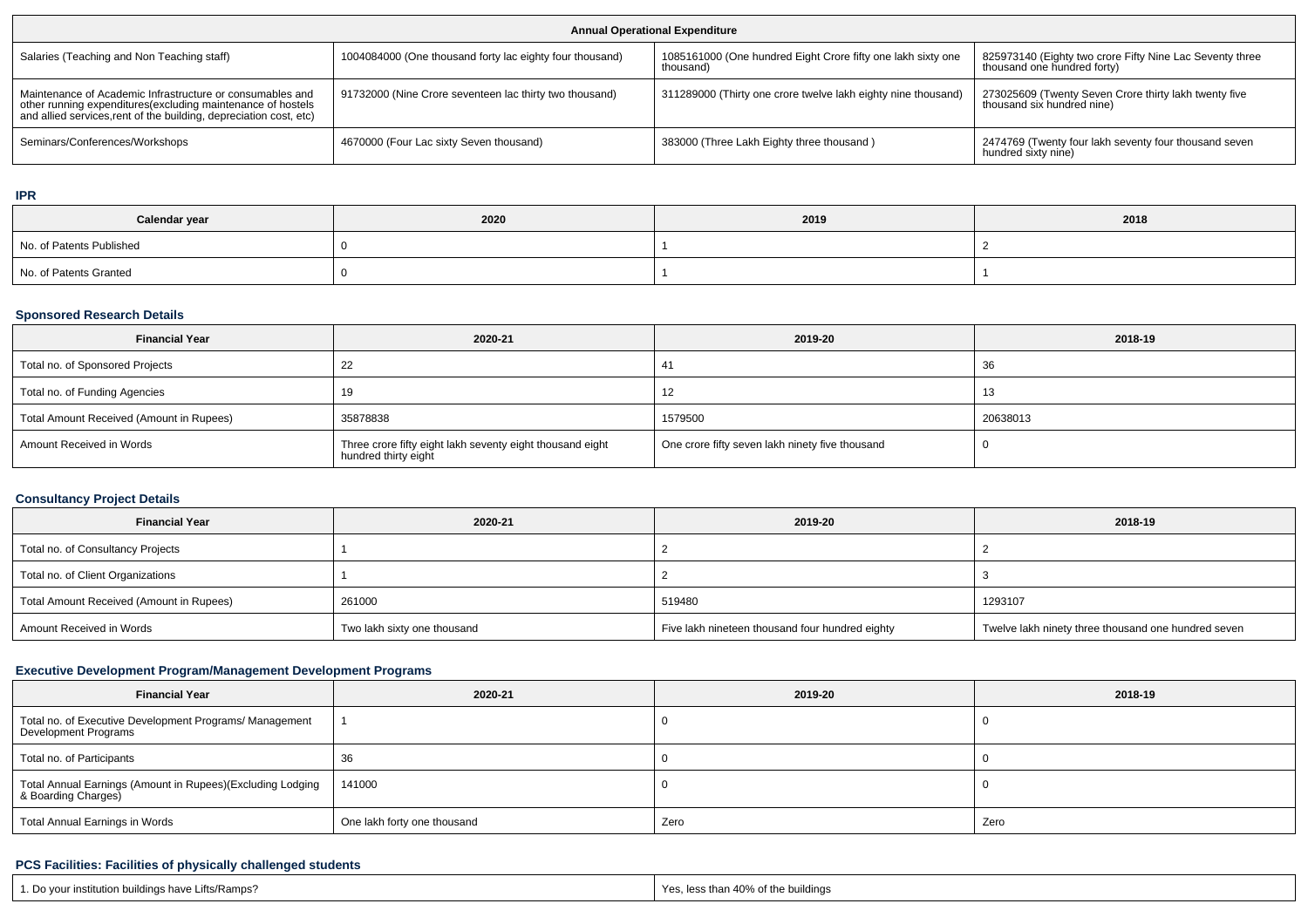| 2. Do your institution have provision for walking aids, including wheelchairs and transportation from one building to another for<br>handicapped students? | 'Yes                                |
|------------------------------------------------------------------------------------------------------------------------------------------------------------|-------------------------------------|
| 3. Do your institution buildings have specially designed toilets for handicapped students?                                                                 | Yes, less than 40% of the buildings |

### **Accreditation**

#### **NBA Accreditation**1.Does your institute have a valid NBA Accreditation?expression of the contract of the contract of the contract of the contract of the contract of the contract of the contract of the contract of the contract of the contract of the contract of the contract of the contract of

#### **NAAC Accreditation**

| 1. Does your institute have a valid NAAC Accreditation? |            | YES |             |
|---------------------------------------------------------|------------|-----|-------------|
| Valid from                                              | Valid upto |     | <b>CGPA</b> |
| 29-03-2016                                              | 28-03-2021 |     | 3.11        |

## **Faculty Details**

| Srno           | Name                                               | Age | Designation                | Gender | Qualification | Experience (In<br>Months) | <b>Currently working</b><br>with institution? | <b>Joining Date</b> | <b>Leaving Date</b>      | <b>Association type</b> |
|----------------|----------------------------------------------------|-----|----------------------------|--------|---------------|---------------------------|-----------------------------------------------|---------------------|--------------------------|-------------------------|
| $\overline{1}$ | Abdul Faruq                                        | 48  | Professor                  | Male   | Ph.D          | 113                       | Yes                                           | 28-04-2012          | $\overline{\phantom{a}}$ | Regular                 |
| $\overline{2}$ | NAUTIYAL MOHAN<br>CHANDRA                          | 62  | Professor                  | Male   | Ph.D          | 406                       | Yes                                           | 17-06-1987          | $\sim$                   | Regular                 |
| 3              | PRATI PRASAD                                       | 63  | Professor                  | Male   | Ph.D          | 336                       | Yes                                           | 06-04-1993          | $\sim$                   | Regular                 |
| $\overline{4}$ | <b>CHAUHAN JAY</b><br><b>SINGH</b>                 | 58  | Professor                  | Male   | Ph.D          | 376                       | Yes                                           | 17-12-1990          | $\sim$                   | Regular                 |
| 5              | <b>NEGI AJIT KUMAR</b>                             | 56  | Professor                  | Male   | Ph.D          | 159                       | Yes                                           | 06-03-2007          | $\sim$                   | Regular                 |
| 6              | <b>CHAUHAN</b><br><b>DHANPAL SINGH</b>             | 52  | Associate Professor        | Male   | Ph.D          | 235                       | Yes                                           | 02-09-2002          | $\sim$                   | Regular                 |
| $\overline{7}$ | <b>NEGI RAJENDRA</b><br><b>SINGH</b>               | 56  | Associate Professor        | Male   | Ph.D          | 376                       | Yes                                           | 02-09-2002          | $\overline{\phantom{a}}$ | Regular                 |
| 8              | <b>CHAMOLA</b><br><b>BHAGWATI</b><br><b>PRASAD</b> | 59  | <b>Assistant Professor</b> | Male   | Ph.D          | 235                       | Yes                                           | 04-09-2002          | $\sim$                   | Regular                 |
| 9              | <b>KUMAR MUNESH</b>                                | 49  | <b>Assistant Professor</b> | Male   | Ph.D          | 168                       | Yes                                           | 02-04-2007          | $\sim$                   | Regular                 |
| 10             | RANA DEEPAK<br><b>KUMAR</b>                        | 44  | <b>Assistant Professor</b> | Male   | Ph.D          | 101                       | Yes                                           | 06-06-2013          | $\overline{\phantom{a}}$ | Regular                 |
| 11             | PRABHA DEEPTI                                      | 40  | <b>Assistant Professor</b> | Female | Ph.D          | 94                        | Yes                                           | 11-06-2013          | $\overline{\phantom{a}}$ | Regular                 |
| 12             | <b>CHANDRA HARISH</b>                              | 44  | <b>Assistant Professor</b> | Male   | Ph.D          | 142                       | Yes                                           | 26-07-2013          | $\sim$                   | Regular                 |
| 13             | <b>PATNI BABITA</b>                                | 35  | <b>Assistant Professor</b> | Female | Ph.D          | 105                       | Yes                                           | 26-07-2013          | $\sim$                   | Regular                 |
| 14             | <b>DANGWAL</b><br><b>RAMESH</b><br><b>CHANDRA</b>  | 57  | Professor                  | Male   | Ph.D          | 408                       | Yes                                           | 13-04-1987          | $\sim$                   | Regular                 |
| 15             | <b>SHARMA VINOD</b><br><b>CHANDRA</b>              | 59  | Professor                  | Male   | Ph.D          | 372                       | Yes                                           | 15-04-1987          | $\overline{\phantom{a}}$ | Regular                 |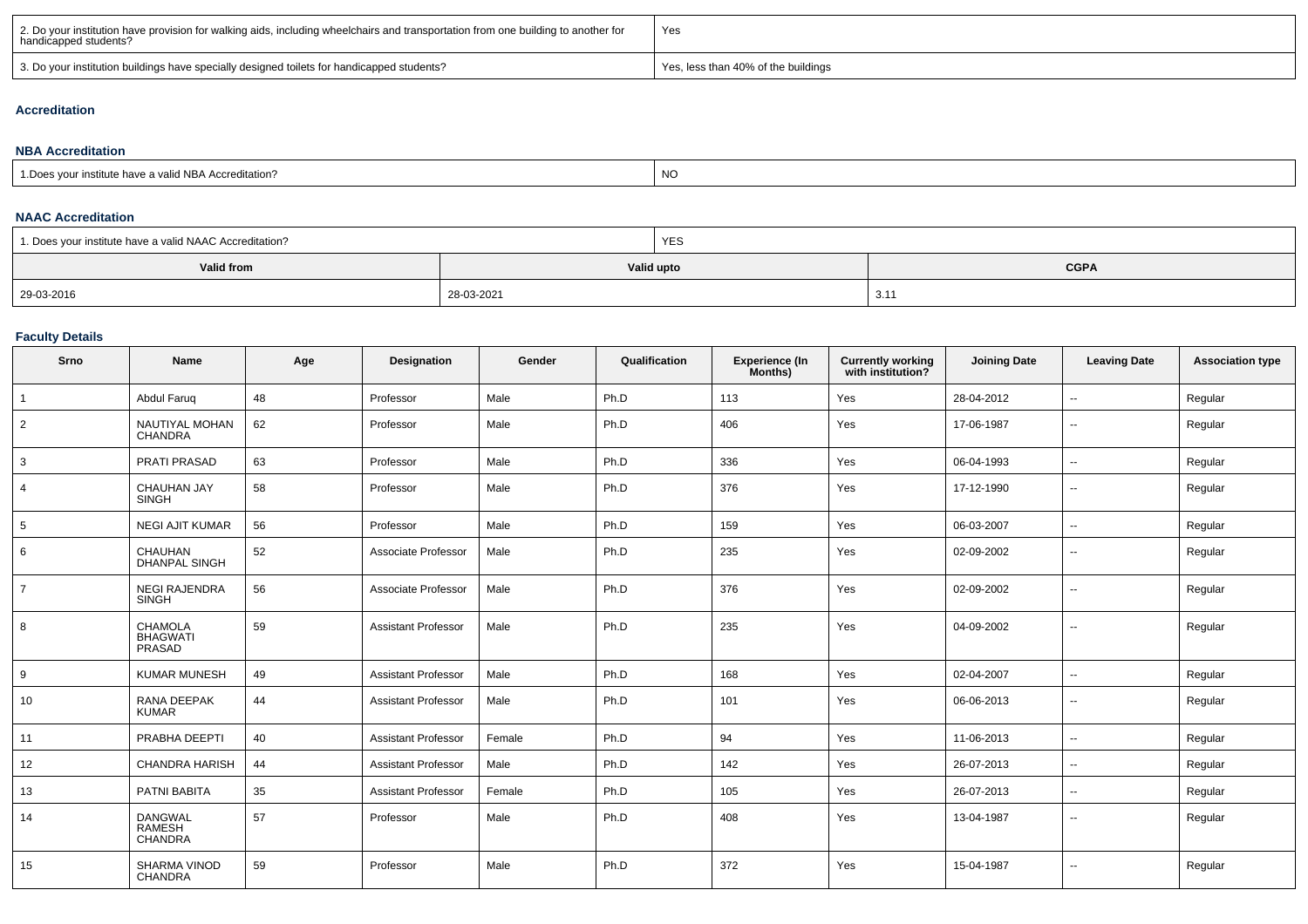| 16 | POKHRIYAL<br><b>ASHOK KUMAR</b>            | 57 | Professor                  | Male   | Ph.D       | 371 | Yes | 15-05-1991 | $\overline{\phantom{a}}$ | Regular |
|----|--------------------------------------------|----|----------------------------|--------|------------|-----|-----|------------|--------------------------|---------|
| 17 | PANDEY<br><b>RAMSHARAN</b>                 | 56 | Professor                  | Male   | Ph.D       | 367 | Yes | 17-09-1991 | $\sim$                   | Regular |
| 18 | <b>DHYANI ATUL</b>                         | 54 | Professor                  | Male   | Ph.D       | 277 | Yes | 28-03-1998 | $\overline{\phantom{a}}$ | Regular |
| 19 | <b>BAHUGUNA ARUN</b><br><b>KUMAR</b>       | 64 | Professor                  | Male   | Ph.D       | 443 | Yes | 04-05-1984 | $\sim$                   | Regular |
| 20 | <b>MAIKHURI RAMA</b>                       | 59 | Professor                  | Female | Ph.D       | 376 | Yes | 22-12-1990 | $\overline{\phantom{a}}$ | Regular |
| 21 | NAUTIYAL ANIL<br><b>KUMAR</b>              | 56 | Professor                  | Male   | Ph.D       | 291 | Yes | 28-01-1987 | $\overline{\phantom{a}}$ | Regular |
| 22 | KHANDURI GEETA                             | 59 | Professor                  | Female | Ph.D       | 277 | Yes | 28-03-1998 | $\sim$                   | Regular |
| 23 | DHAWAN SEEMA                               | 53 | Professor                  | Female | Ph.D       | 109 | Yes | 20-03-2012 | $\overline{\phantom{a}}$ | Regular |
| 24 | THAKUR<br>GHANSHYAM<br><b>SINGH</b>        | 44 | <b>Assistant Professor</b> | Male   | Ph.D       | 113 | Yes | 27-11-2012 | $\overline{\phantom{a}}$ | Regular |
| 25 | <b>BETAL CHINTA</b><br><b>HARAN</b>        | 54 | <b>Assistant Professor</b> | Male   | Ph.D       | 112 | Yes | 03-12-2012 | $\sim$                   | Regular |
| 26 | <b>PANT MUKUL</b>                          | 43 | <b>Assistant Professor</b> | Male   | Ph.D       | 101 | Yes | 06-06-2013 | $\overline{\phantom{a}}$ | Regular |
| 27 | KRISHNAKANT                                | 38 | <b>Assistant Professor</b> | Female | Ph.D       | 94  | Yes | 07-06-2013 | $\overline{\phantom{a}}$ | Regular |
| 28 | <b>SINGH RAMESH</b><br>CHANDRA             | 40 | <b>Assistant Professor</b> | Male   | <b>NET</b> | 94  | Yes | 07-06-2013 | $\sim$                   | Regular |
| 29 | <b>SINGH DEVENDRA</b>                      | 43 | <b>Assistant Professor</b> | Male   | <b>NET</b> | 94  | Yes | 12-06-2013 | $\overline{\phantom{a}}$ | Regular |
| 30 | YADAV HIRA LAL                             | 38 | <b>Assistant Professor</b> | Male   | Ph.D       | 101 | Yes | 20-06-2013 | $\overline{\phantom{a}}$ | Regular |
| 31 | SINGH JOSEPH                               | 46 | <b>Assistant Professor</b> | Male   | Ph.D       | 104 | Yes | 07-08-2013 | $\sim$                   | Regular |
| 32 | PANWAR<br>NARAYAN SINGH                    | 58 | Professor                  | Male   | Ph.D       | 418 | Yes | 27-12-1986 | $\overline{\phantom{a}}$ | Regular |
| 33 | RAUTHAN MAN<br><b>MOHAN SINGH</b>          | 57 | Professor                  | Male   | Ph.D       | 242 | Yes | 07-02-2001 | $\overline{\phantom{a}}$ | Regular |
| 34 | RAIWANI YADAV<br>PRASAD                    | 54 | Professor                  | Male   | Ph.D       | 359 | Yes | 15-05-1991 | $\overline{\phantom{a}}$ | Regular |
| 35 | THAPLIYAL<br><b>MADHURA</b><br>PRASAD      | 61 | Professor                  | Male   | Ph.D       | 312 | Yes | 01-04-1995 | $\overline{\phantom{a}}$ | Regular |
| 36 | KATHAIT<br><b>GAMBHEER SINGH</b>           | 35 | <b>Assistant Professor</b> | Male   | M.Tech     | 112 | Yes | 21-03-2012 | $\overline{a}$           | Regular |
| 37 | RAWAL<br>NARENDER                          | 44 | <b>Assistant Professor</b> | Male   | Ph.D       | 111 | Yes | 21-03-2012 | $\overline{\phantom{a}}$ | Regular |
| 38 | THAPLIYAL<br>PRASHANT                      | 33 | <b>Assistant Professor</b> | Male   | M.Tech     | 116 | Yes | 21-03-2012 | $\overline{\phantom{a}}$ | Regular |
| 39 | <b>BARTHWAL</b><br><b>VARUN</b>            | 36 | <b>Assistant Professor</b> | Male   | M.Tech     | 109 | Yes | 21-03-2012 | $\overline{\phantom{a}}$ | Regular |
| 40 | <b>PUNDIR</b><br>YOGENDRA<br><b>PRATAP</b> | 38 | <b>Assistant Professor</b> | Male   | M.Tech     | 116 | Yes | 21-03-2012 | $\overline{\phantom{a}}$ | Regular |
| 41 | <b>KUMAR KULDIP</b>                        | 38 | <b>Assistant Professor</b> | Male   | M.Tech     | 116 | Yes | 24-03-2012 | ÷.                       | Regular |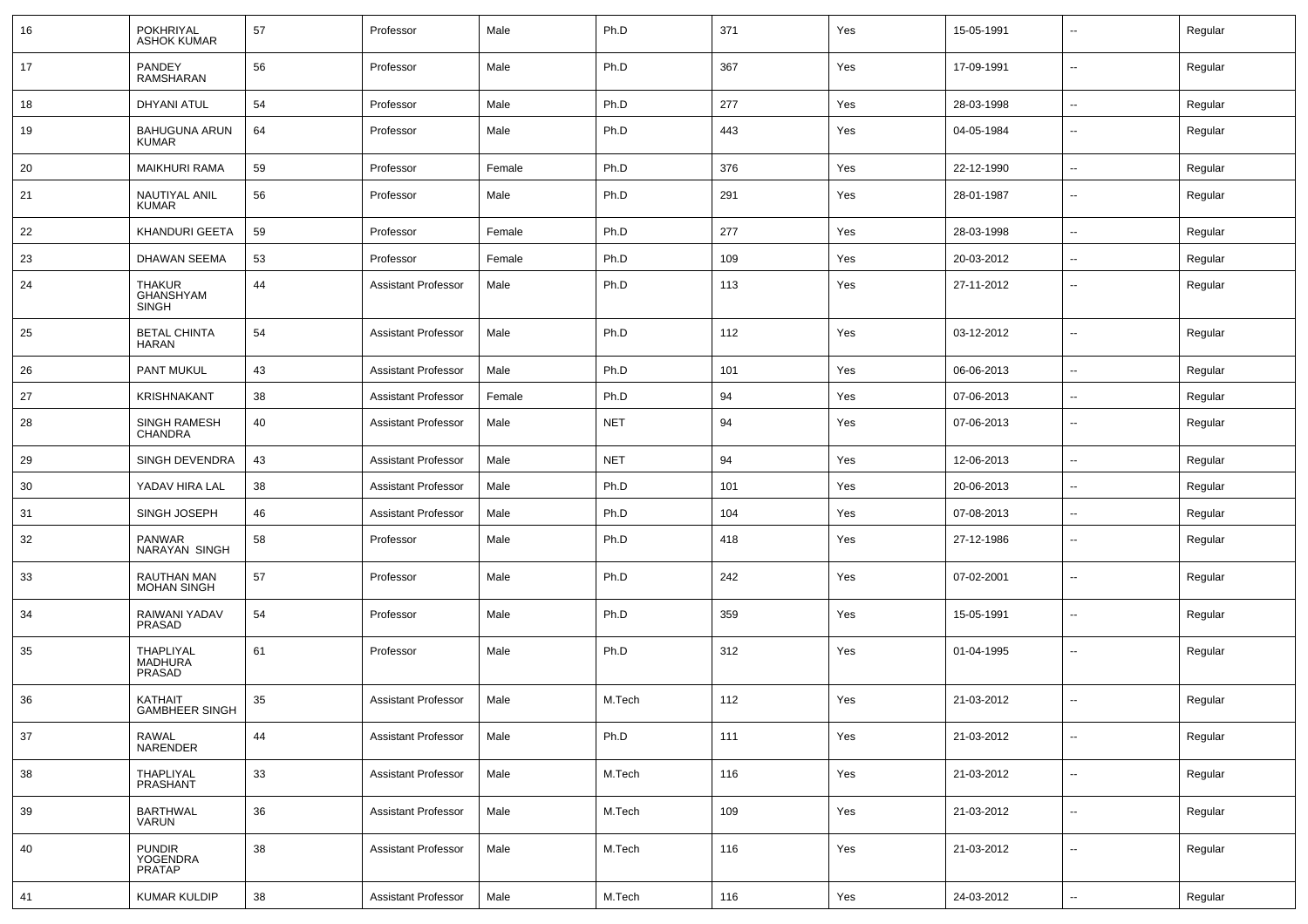| 42 | ROHILLA VISHAL                          | 39 | <b>Assistant Professor</b> | Male   | M.Tech | 116 | Yes | 26-03-2012 | --                       | Regular |
|----|-----------------------------------------|----|----------------------------|--------|--------|-----|-----|------------|--------------------------|---------|
| 43 | <b>BAHUGUNA ARUN</b><br><b>SHEKHAR</b>  | 42 | <b>Assistant Professor</b> | Male   | M.Tech | 116 | Yes | 29-03-2012 | --                       | Regular |
| 44 | <b>BISWAS DON</b>                       | 35 | <b>Assistant Professor</b> | Male   | M.Tech | 116 | Yes | 29-03-2012 | Ξ.                       | Regular |
| 45 | <b>GUPTA MANOJ</b><br><b>KUMAR</b>      | 48 | <b>Assistant Professor</b> | Male   | M.Tech | 106 | Yes | 26-06-2012 | --                       | Regular |
| 46 | <b>GANGIL BRIJESH</b>                   | 43 | <b>Assistant Professor</b> | Male   | Ph.D   | 106 | Yes | 28-06-2012 | $\overline{\phantom{a}}$ | Regular |
| 47 | <b>TAMTA VINAY</b><br>PRASAD            | 38 | <b>Assistant Professor</b> | Male   | M.Tech | 113 | Yes | 19-11-2012 | --                       | Regular |
| 48 | RAWAT MADAN<br>SWAROOP SINGH            | 60 | Professor                  | Male   | Ph.D   | 408 | Yes | 13-04-1987 | --                       | Regular |
| 49 | RANA RAJENDRA<br><b>SINGH</b>           | 62 | Professor                  | Male   | Ph.D   | 344 | Yes | 13-08-1993 | --                       | Regular |
| 50 | <b>NAINWAL HARISH</b><br><b>CHANDRA</b> | 60 | Professor                  | Male   | Ph.D   | 372 | Yes | 24-04-1990 | --                       | Regular |
| 51 | <b>SUNDRIYAL</b><br>YASHPAL             | 63 | Professor                  | Male   | Ph.D   | 372 | Yes | 24-04-1990 | --                       | Regular |
| 52 | NAITHANI BHANU<br>PRASAD                | 53 | Professor                  | Male   | Ph.D   | 359 | Yes | 11-09-1991 | --                       | Regular |
| 53 | PANWAR MOHAN<br><b>SINGH</b>            | 57 | Professor                  | Male   | Ph.D   | 359 | Yes | 11-09-1991 | --                       | Regular |
| 54 | <b>NEGI MAHAVEER</b><br><b>SINGH</b>    | 58 | Professor                  | Male   | Ph.D   | 367 | Yes | 11-09-1991 | --                       | Regular |
| 55 | KUNWAR RAKESH<br><b>CHANDRA SINGH</b>   | 60 | Professor                  | Male   | Ph.D   | 376 | Yes | 23-12-1990 | --                       | Regular |
| 56 | <b>CHAUHAN BHARTI</b>                   | 54 | Professor                  | Female | Ph.D   | 356 | Yes | 06-08-1992 | --                       | Regular |
| 57 | <b>BISHT MAHENDRA</b><br>PRATAP SINGH   | 58 | Professor                  | Male   | Ph.D   | 344 | Yes | 30-08-1993 | $\overline{a}$           | Regular |
| 58 | <b>LAKHERA LAXMI</b><br>PRASAD          | 61 | Associate Professor        | Male   | Ph.D   | 257 | Yes | 08-11-2000 | $\sim$                   | Regular |
| 59 | <b>BHATT SUBHAS</b><br><b>CHANDRA</b>   | 61 | Professor                  | Male   | Ph.D   | 407 | Yes | 02-05-1987 | $\overline{\phantom{a}}$ | Regular |
| 60 | UPADHAYAY<br><b>TRILOK CHANDR</b>       | 58 | Professor                  | Male   | Ph.D   | 359 | Yes | 15-05-1991 | $\sim$                   | Regular |
| 61 | <b>DIMRI RAMESH</b><br><b>CHANDRA</b>   | 58 | Professor                  | Male   | Ph.D   | 359 | Yes | 15-05-1991 | $\overline{\phantom{a}}$ | Regular |
| 62 | NEGI DEVENDRA<br><b>SINGH</b>           | 56 | Professor                  | Male   | Ph.D   | 359 | Yes | 15-05-1991 | $\overline{\phantom{a}}$ | Regular |
| 63 | <b>RAWAT MADAN</b><br><b>SINGH</b>      | 61 | Professor                  | Male   | Ph.D   | 347 | Yes | 01-05-1992 | $\ddot{\phantom{a}}$     | Regular |
| 64 | BELWAL OM<br><b>KRISHNA</b>             | 61 | Professor                  | Male   | Ph.D   | 359 | Yes | 15-05-1991 | $\sim$                   | Regular |
| 65 | <b>TIWARI JYOTI</b>                     | 50 | Associate Professor        | Female | Ph.D   | 276 | Yes | 20-04-1998 | $\ddot{\phantom{a}}$     | Regular |
| 66 | <b>SATI ANITA</b>                       | 51 | <b>Assistant Professor</b> | Female | Ph.D   | 159 | Yes | 06-03-2007 | $\sim$                   | Regular |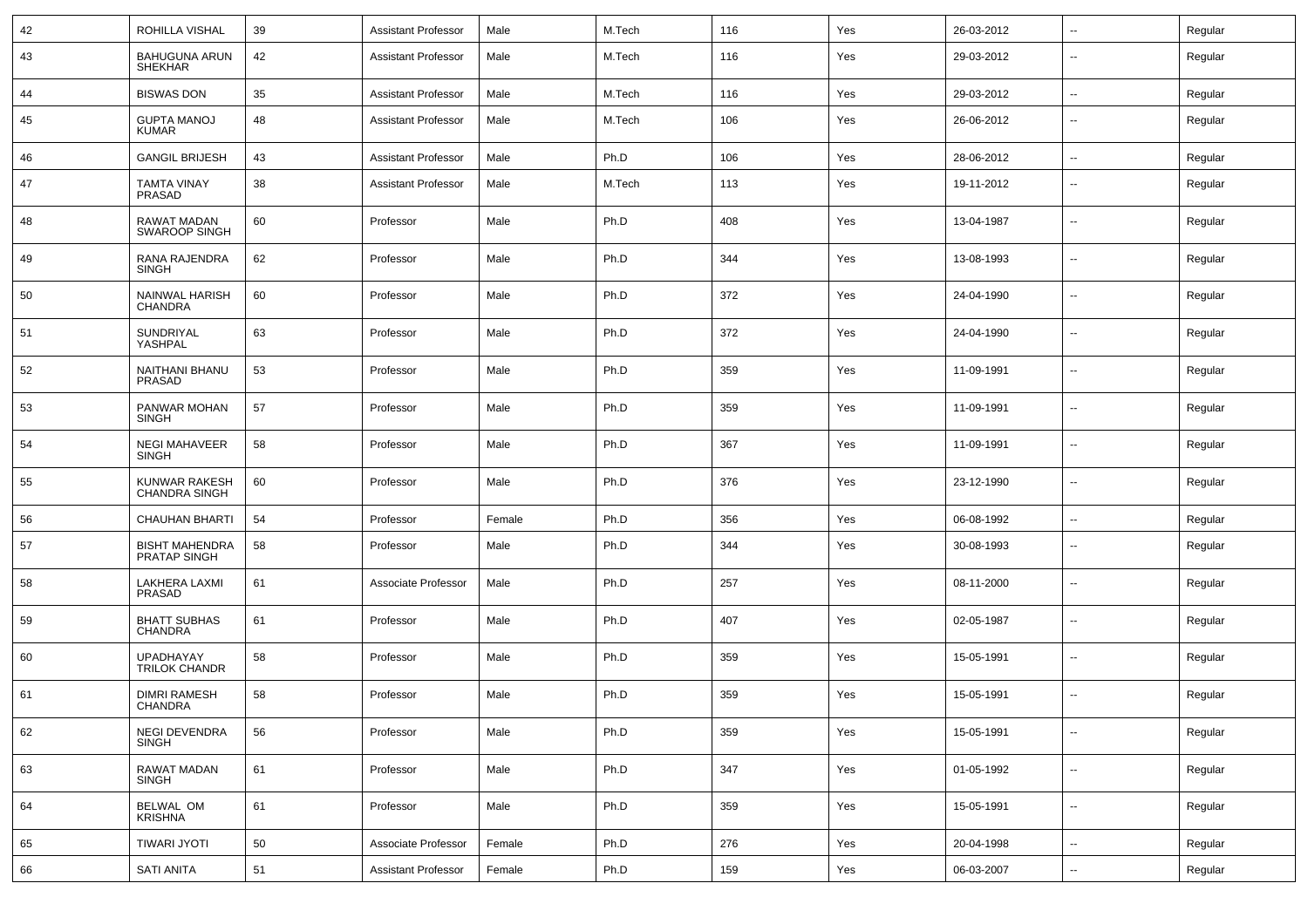| 67 | <b>SATI SATISH</b><br><b>CHANDRA</b>                | 47 | <b>Assistant Professor</b> | Male   | Ph.D       | 176 | Yes | 25-08-2007 | $\overline{\phantom{a}}$ | Regular |
|----|-----------------------------------------------------|----|----------------------------|--------|------------|-----|-----|------------|--------------------------|---------|
| 68 | <b>GHIDIYAL</b><br><b>NAMRATA</b>                   | 49 | Assistant Professor        | Female | Ph.D       | 176 | Yes | 13-03-2007 | $\overline{\phantom{a}}$ | Regular |
| 69 | <b>FARUK ABDUL</b>                                  | 48 | Professor                  | Male   | Ph.D       | 108 | Yes | 28-04-2012 | $\overline{\phantom{a}}$ | Regular |
| 70 | SINGH LAKHAN                                        | 43 | <b>Assistant Professor</b> | Male   | Ph.D       | 94  | Yes | 07-06-2013 | $\overline{\phantom{a}}$ | Regular |
| 71 | RAWAT MEERA                                         | 35 | <b>Assistant Professor</b> | Female | <b>NET</b> | 94  | Yes | 11-06-2013 | $\sim$                   | Regular |
| 72 | <b>JITENDRA</b>                                     | 40 | <b>Assistant Professor</b> | Male   | Ph.D       | 94  | Yes | 11-06-2013 | $\overline{\phantom{a}}$ | Regular |
| 73 | <b>KALA SHUBHRA</b>                                 | 42 | <b>Assistant Professor</b> | Female | Ph.D       | 94  | Yes | 24-06-2013 | $\overline{\phantom{a}}$ | Regular |
| 74 | <b>GAUTAM ALOK</b><br>SAGAR                         | 38 | <b>Assistant Professor</b> | Male   | Ph.D       | 105 | Yes | 01-07-2013 | $\overline{\phantom{a}}$ | Regular |
| 75 | HOTA PRASANTA<br><b>KUMAR</b>                       | 46 | <b>Assistant Professor</b> | Male   | Ph.D       | 100 | Yes | 06-07-2013 | $\sim$                   | Regular |
| 76 | <b>KUMAR ASHOK</b>                                  | 39 | <b>Assistant Professor</b> | Male   | Ph.D       | 103 | Yes | 05-08-2013 | $\overline{\phantom{a}}$ | Regular |
| 77 | <b>SHARMA</b><br>CHANDRA MOHAN                      | 61 | Professor                  | Male   | Ph.D       | 416 | Yes | 13-04-1987 | $\sim$                   | Regular |
| 78 | NAUTIYAL<br><b>PRAKASH</b>                          | 63 | Professor                  | Male   | Ph.D       | 370 | Yes | 03-10-1991 | $\sim$                   | Regular |
| 79 | <b>TIWARI JAY</b><br><b>KRISHN</b>                  | 64 | Professor                  | Male   | Ph.D       | 380 | Yes | 24-04-1990 | $\sim$                   | Regular |
| 80 | <b>GUSAIN MANJU</b><br><b>PRAKASH</b>               | 56 | Professor                  | Female | Ph.D       | 356 | Yes | 19-08-1992 | $\sim$                   | Regular |
| 81 | <b>GUSAIN OM</b><br><b>PRAKASH</b>                  | 56 | Professor                  | Male   | Ph.D       | 356 | Yes | 19-08-1992 | $\sim$                   | Regular |
| 82 | <b>BHANDARI</b><br><b>BHUPENDRA</b><br><b>SINGH</b> | 52 | <b>Assistant Professor</b> | Male   | Ph.D       | 185 | Yes | 15-07-2006 | $\sim$                   | Regular |
| 83 | SINGH DEEPAK                                        | 51 | <b>Assistant Professor</b> | Male   | Ph.D       | 189 | Yes | 15-07-2006 | $\overline{\phantom{a}}$ | Regular |
| 84 | <b>JOSHI GOPAL</b><br><b>KRISHNA</b>                | 44 | Assistant Professor        | Male   | Ph.D       | 169 | Yes | 12-03-2007 | $\sim$                   | Regular |
| 85 | MEHTA JAGAT<br><b>PRAKASH</b>                       | 57 | <b>Assistant Professor</b> | Male   | Ph.D       | 185 | Yes | 15-07-2006 | $\overline{\phantom{a}}$ | Regular |
| 86 | <b>ARYA MAMTA</b>                                   | 40 | <b>Assistant Professor</b> | Female | Ph.D       | 169 | Yes | 12-03-2007 | $\sim$                   | Regular |
| 87 | SAKLANI POOJA                                       | 38 | <b>Assistant Professor</b> | Female | Ph.D       | 169 | Yes | 06-03-2007 | $\overline{\phantom{a}}$ | Regular |
| 88 | TIWARI<br>PRABHAWATI                                | 56 | <b>Assistant Professor</b> | Female | Ph.D       | 177 | Yes | 06-03-2007 | $\overline{\phantom{a}}$ | Regular |
| 89 | FARTYAL<br>RAJENDRA SINGH                           | 49 | <b>Assistant Professor</b> | Male   | Ph.D       | 169 | Yes | 06-03-2007 | $\overline{\phantom{a}}$ | Regular |
| 90 | TAMTA RAJ KAMAL                                     | 46 | <b>Assistant Professor</b> | Male   | <b>NET</b> | 157 | Yes | 01-03-2008 | $\sim$                   | Regular |
| 91 | RATURI APARNA                                       | 36 | <b>Assistant Professor</b> | Female | Ph.D       | 94  | Yes | 11-06-2013 | $\overline{\phantom{a}}$ | Regular |
| 92 | SINGH RAHUL<br>KUNWAR                               | 35 | <b>Assistant Professor</b> | Male   | Ph.D       | 102 | Yes | 11-06-2013 | $\overline{\phantom{a}}$ | Regular |
| 93 | <b>RAWAT SEEMA</b>                                  | 46 | <b>Assistant Professor</b> | Female | Ph.D       | 102 | Yes | 11-06-2013 | $\overline{\phantom{a}}$ | Regular |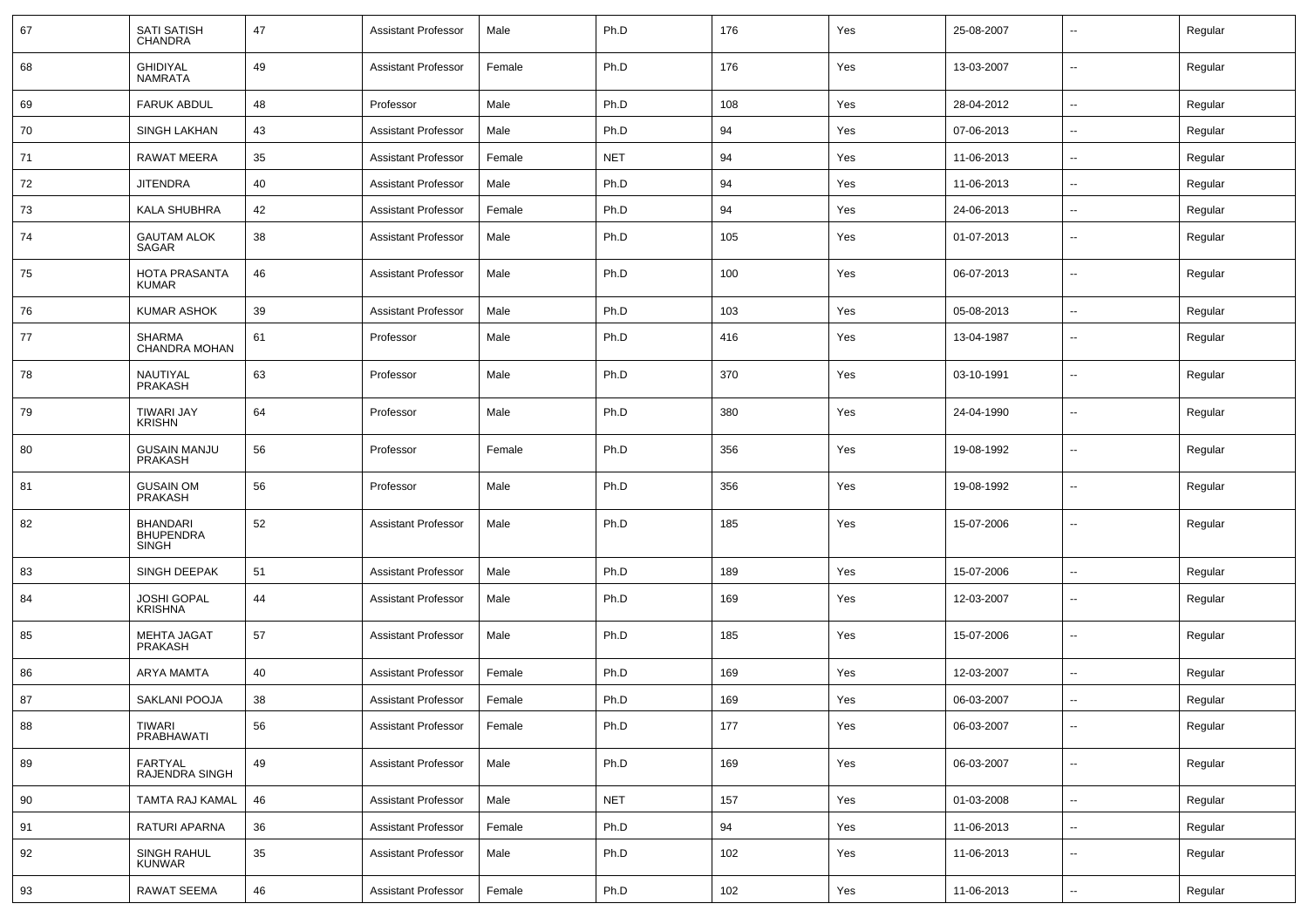| 94  | <b>KUMAR</b><br><b>DHANANJYA</b>           | 37 | <b>Assistant Professor</b>                          | Male   | Ph.D       | 102 | Yes | 11-06-2013 | $\overline{\phantom{a}}$ | Regular |
|-----|--------------------------------------------|----|-----------------------------------------------------|--------|------------|-----|-----|------------|--------------------------|---------|
| 95  | CHAUHAN JASPAL<br><b>SINGH</b>             | 36 | <b>Assistant Professor</b>                          | Male   | Ph.D       | 94  | Yes | 11-06-2013 | $\sim$                   | Regular |
| 96  | <b>GUPTA VIDHU</b>                         | 35 | <b>Assistant Professor</b>                          | Female | <b>NET</b> | 94  | Yes | 14-06-2013 | $\sim$                   | Regular |
| 97  | YADAV SURABH                               | 43 | <b>Assistant Professor</b>                          | Male   | Ph.D       | 101 | Yes | 21-06-2013 | -−                       | Regular |
| 98  | MAURYA VINEET<br><b>KUMAR</b>              | 40 | <b>Assistant Professor</b>                          | Male   | Ph.D       | 102 | Yes | 24-06-2013 | --                       | Regular |
| 99  | <b>ASHA</b>                                | 44 | <b>Assistant Professor</b>                          | Female | Ph.D       | 101 | Yes | 04-07-2013 | $\overline{\phantom{a}}$ | Regular |
| 100 | <b>NIGAM MANISHA</b>                       | 40 | <b>Assistant Professor</b>                          | Female | Ph.D       | 104 | Yes | 19-08-2013 | $\overline{\phantom{a}}$ | Regular |
| 101 | <b>KUMAR SUDHIR</b>                        | 35 | <b>Assistant Professor</b>                          | Male   | Ph.D       | 99  | Yes | 20-08-2013 | $\overline{\phantom{a}}$ | Regular |
| 102 | <b>SINGH NISHA</b>                         | 34 | <b>Assistant Professor</b>                          | Female | Ph.D       | 97  | Yes | 30-06-2013 | $\sim$                   | Regular |
| 103 | BHATTACHARYA<br><b>INDRASHIS</b>           | 39 | <b>Assistant Professor</b>                          | Male   | Ph.D       | 102 | Yes | 17-10-2013 | $\sim$                   | Regular |
| 104 | THAPLIYAL REKHA                            | 64 | Professor                                           | Female | Ph.D       | 508 | Yes | 26-12-1979 | ⊷.                       | Regular |
| 105 | <b>BHATT RAKESH</b><br><b>CHANDRA</b>      | 62 | Professor                                           | Male   | Ph.D       | 372 | Yes | 24-04-1990 | $\overline{\phantom{a}}$ | Regular |
| 106 | SAKLANI DINESH<br>PRASAD                   | 58 | Professor                                           | Male   | Ph.D       | 357 | Yes | 04-05-1992 | $\overline{\phantom{a}}$ | Regular |
| 107 | NAUTIYAL<br>ANNPURNA                       | 63 | Dean / Principal /<br>Director / Vice<br>Chancellor | Female | Ph.D       | 492 | Yes | 24-04-1980 | $\sim$                   | Regular |
| 108 | <b>BAURAI</b><br><b>HIMANSHU</b>           | 60 | Professor                                           | Female | Ph.D       | 408 | Yes | 13-04-1987 | $\overline{\phantom{a}}$ | Regular |
| 109 | <b>GAIROLA</b><br><b>RAMANAND</b>          | 64 | Professor                                           | Male   | Ph.D       | 492 | Yes | 22-04-1980 | $\overline{\phantom{a}}$ | Regular |
| 110 | SEMWAL MADAN<br><b>MOHAN</b>               | 56 | Professor                                           | Male   | Ph.D       | 359 | Yes | 15-05-1991 | ⊷.                       | Regular |
| 111 | RANA PYAR SINGH                            | 63 | Professor                                           | Male   | Ph.D       | 424 | Yes | 26-12-1986 | н.                       | Regular |
| 112 | MUKESH VIBHA                               | 62 | Professor                                           | Female | Ph.D       | 484 | Yes | 19-12-1981 | $\sim$                   | Regular |
| 113 | <b>SATI MAHESH</b><br>CHANDRA              | 54 | Professor                                           | Male   | Ph.D       | 376 | Yes | 22-12-1990 | $\overline{\phantom{a}}$ | Regular |
| 114 | <b>CHAUHAN HARI</b><br><b>BHAJAN SINGH</b> | 58 | Professor                                           | Male   | Ph.D       | 376 | Yes | 22-12-1990 | --                       | Regular |
| 115 | SINGH<br>MRIGENDRA<br><b>KUMAR</b>         | 63 | Professor                                           | Male   | Ph.D       | 367 | Yes | 11-09-1991 | $\overline{\phantom{a}}$ | Regular |
| 116 | SINGH RAJ PAL                              | 60 | Professor                                           | Male   | Ph.D       | 377 | Yes | 31-10-1990 | $\sim$                   | Regular |
| 117 | <b>DANGWAL KIRAN</b>                       | 60 | Professor                                           | Female | Ph.D       | 363 | Yes | 23-01-1991 | $\overline{\phantom{a}}$ | Regular |
| 118 | KHANDURI INDOO<br>PANDEY                   | 61 | Professor                                           | Female | Ph.D       | 366 | Yes | 01-10-1991 | н.                       | Regular |
| 119 | FARSWAN<br>YOGAMBER SINGH                  | 59 | Professor                                           | Male   | Ph.D       | 284 | Yes | 01-08-1998 | --                       | Regular |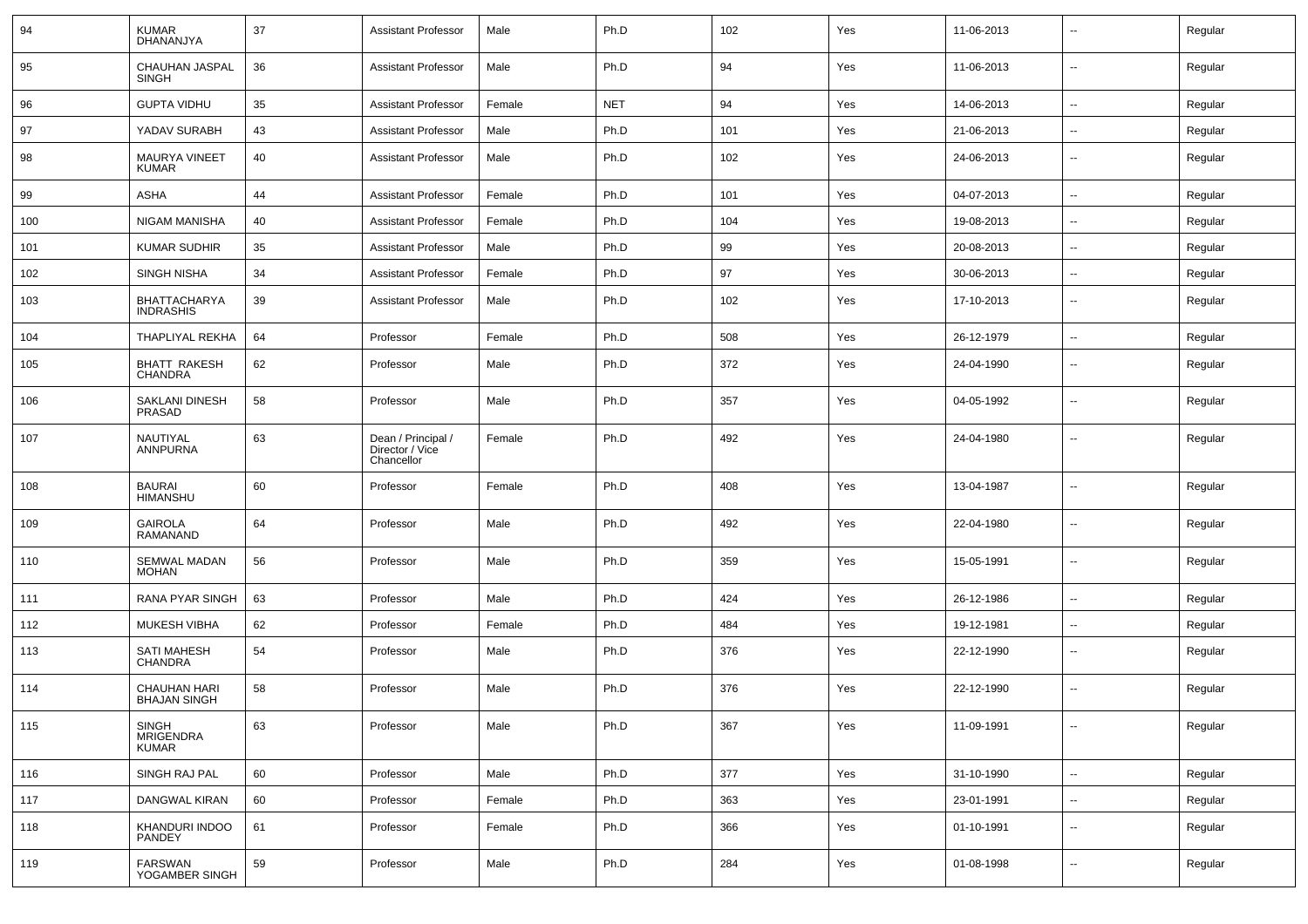| 120 | CHAUHAN VIDHYA<br><b>SINGH</b>           | 63 | Professor                  | Male   | Ph.D       | 376 | Yes | 22-12-1990 | $\overline{\phantom{a}}$ | Regular |
|-----|------------------------------------------|----|----------------------------|--------|------------|-----|-----|------------|--------------------------|---------|
| 121 | SINGH SATISH<br><b>CHANDRA</b>           | 64 | Associate Professor        | Male   | Ph.D       | 173 | Yes | 03-11-2007 | $\sim$                   | Regular |
| 122 | KHANDURI MANJU                           | 54 | Professor                  | Female | Ph.D       | 368 | Yes | 15-05-1991 | $\sim$                   | Regular |
| 123 | <b>BAHUGUNA UMA</b>                      | 50 | <b>Assistant Professor</b> | Female | Ph.D       | 174 | Yes | 06-10-2007 | $\overline{\phantom{a}}$ | Regular |
| 124 | <b>BHATT JAY</b><br>PRAKASH              | 44 | <b>Assistant Professor</b> | Male   | Ph.D       | 174 | Yes | 06-10-2007 | $\overline{\phantom{a}}$ | Regular |
| 125 | <b>DANGWAL</b><br><b>SUREKHA</b>         | 54 | Professor                  | Female | Ph.D       | 372 | Yes | 24-04-1990 | $\overline{\phantom{a}}$ | Regular |
| 126 | <b>RANA MANJULA</b>                      | 57 | Professor                  | Female | Ph.D       | 415 | Yes | 26-09-1987 | $\overline{\phantom{a}}$ | Regular |
| 127 | <b>JUGRAN MRIDULA</b>                    | 63 | Professor                  | Female | Ph.D       | 495 | Yes | 24-01-1980 | $\overline{\phantom{a}}$ | Regular |
| 128 | SHAKUNTALA                               | 61 | Professor                  | Female | Ph.D       | 415 | Yes | 28-09-1987 |                          | Regular |
| 129 | CHAUHAN KAMLA                            | 60 | Professor                  | Female | Ph.D       | 428 | Yes | 20-04-1987 | $\sim$                   | Regular |
| 130 | PANDEY ASHA                              | 62 | Professor                  | Female | Ph.D       | 413 | Yes | 14-11-1987 | $\sim$                   | Regular |
| 131 | <b>GUPTA MONIKA</b>                      | 52 | Professor                  | Female | Ph.D       | 327 | Yes | 25-01-1994 |                          | Regular |
| 132 | <b>BISHT DHAN</b><br><b>SINGH</b>        | 57 | Professor                  | Male   | Ph.D       | 359 | Yes | 15-05-1991 | --                       | Regular |
| 133 | <b>KUMAR DEEPAK</b>                      | 46 | Professor                  | Male   | Ph.D       | 156 | Yes | 22-04-2008 | $\overline{\phantom{a}}$ | Regular |
| 134 | <b>BISHT GUDDI</b>                       | 46 | <b>Assistant Professor</b> | Female | Ph.D       | 207 | Yes | 31-12-2004 | $\overline{\phantom{a}}$ | Regular |
| 135 | JAYASWAL<br>SUDHANSHU                    | 60 | Associate Professor        | Male   | Ph.D       | 355 | Yes | 24-09-1992 | --                       | Regular |
| 136 | <b>GUPTA ASHUTOSH</b>                    | 39 | <b>Assistant Professor</b> | Male   | Ph.D       | 156 | Yes | 02-04-2008 | $\overline{\phantom{a}}$ | Regular |
| 137 | <b>GUPTA SHIV</b><br><b>KUMAR</b>        | 55 | Professor                  | Male   | Ph.D       | 327 | Yes | 29-01-1994 | $\sim$                   | Regular |
| 138 | <b>DHODI RAKESH</b><br><b>KUMAR</b>      | 49 | Associate Professor        | Male   | Ph.D       | 238 | Yes | 09-06-2001 | $\overline{a}$           | Regular |
| 139 | <b>DHODI RASHMI</b>                      | 44 | Associate Professor        | Female | Ph.D       | 238 | Yes | 09-06-2001 | $\overline{\phantom{a}}$ | Regular |
| 140 | <b>MAMGAIN</b><br>PRADEEP                | 49 | <b>Assistant Professor</b> | Male   | Ph.D       | 114 | Yes | 01-10-2012 | ⊷.                       | Regular |
| 141 | <b>ELANGBAM</b><br><b>BINODINI DEVI</b>  | 36 | <b>Assistant Professor</b> | Female | Ph.D       | 114 | Yes | 09-10-2012 | $\sim$                   | Regular |
| 142 | GAJAKOSH<br>ARVIND<br><b>RAMACHANDRA</b> | 38 | Assistant Professor        | Male   | <b>NET</b> | 114 | Yes | 09-10-2012 | ۰.                       | Regular |
| 143 | JAISWAL<br>RACHANA                       | 34 | <b>Assistant Professor</b> | Female | <b>NET</b> | 114 | Yes | 10-10-2012 | $\overline{\phantom{a}}$ | Regular |
| 144 | <b>KURUVA</b><br>MAHENDRA BABU           | 34 | <b>Assistant Professor</b> | Male   | Ph.D       | 114 | Yes | 15-10-2012 | Ξ.                       | Regular |
| 145 | KUMAR<br>SURENDRA                        | 43 | <b>Assistant Professor</b> | Male   | Ph.D       | 113 | Yes | 21-11-2012 | $\sim$                   | Regular |
| 146 | KASHYAP MONIKA                           | 36 | <b>Assistant Professor</b> | Female | Ph.D       | 112 | Yes | 05-12-2012 | $\overline{\phantom{a}}$ | Regular |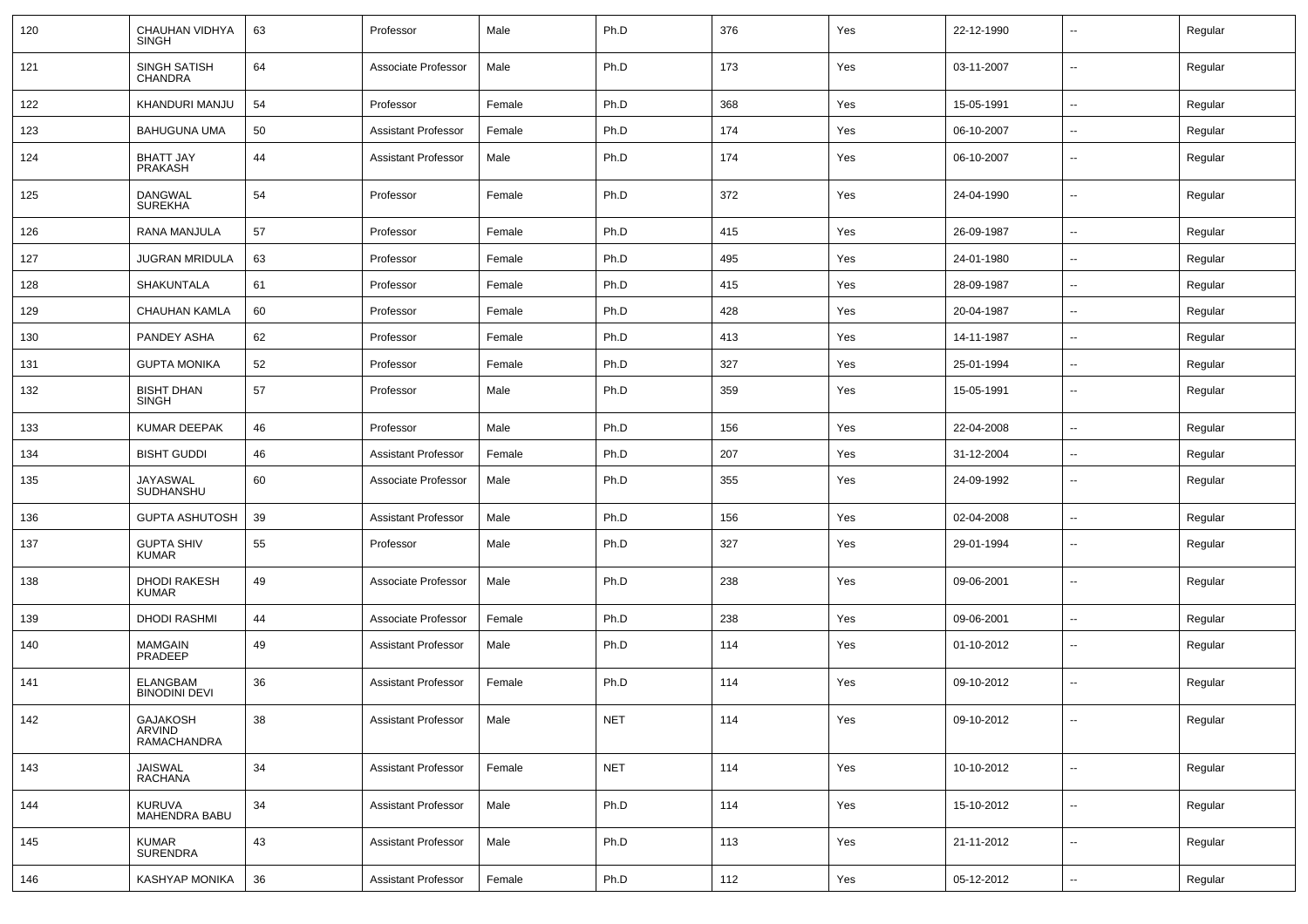| 147 | DOBRIYAL ANOOP<br><b>KUMAR</b>          | 62 | Professor                  | Male   | Ph.D       | 429 | Yes | 28-07-1986 | $\mathbf{u}$             | Regular |
|-----|-----------------------------------------|----|----------------------------|--------|------------|-----|-----|------------|--------------------------|---------|
| 148 | <b>ZAIDI REHNA</b>                      | 59 | Professor                  | Female | Ph.D       | 359 | Yes | 15-05-1991 | $\sim$                   | Regular |
| 149 | <b>KALA RAKESH</b>                      | 61 | Professor                  | Male   | Ph.D       | 359 | Yes | 15-05-1991 | $\sim$                   | Regular |
| 150 | <b>GUPTA SUBHASH</b><br><b>CHANDRA</b>  | 62 | Professor                  | Male   | Ph.D       | 394 | Yes | 21-06-1988 | $\overline{\phantom{a}}$ | Regular |
| 151 | RUDOLA ANITA                            | 57 | Professor                  | Female | Ph.D       | 367 | Yes | 11-09-1991 | $\overline{\phantom{a}}$ | Regular |
| 152 | <b>BISHT MAHAVEER</b><br><b>SINGH</b>   | 61 | Professor                  | Male   | Ph.D       | 366 | Yes | 03-10-1991 | $\overline{\phantom{a}}$ | Regular |
| 153 | <b>BADONI</b><br>PRABHAKAR<br>PRASAD    | 58 | Professor                  | Male   | Ph.D       | 359 | Yes | 15-05-1991 | $\overline{\phantom{a}}$ | Regular |
| 154 | DANGWAL RAJESH                          | 56 | Professor                  | Male   | Ph.D       | 364 | Yes | 15-05-1991 | $\mathbf{u}$             | Regular |
| 155 | GAIROLA UMESH<br>CHANDRA                | 56 | Professor                  | Male   | Ph.D       | 347 | Yes | 09-05-1992 | $\overline{\phantom{a}}$ | Regular |
| 156 | <b>BARTHWAL</b><br><b>JAIJEET</b>       | 57 | Associate Professor        | Male   | M.A        | 363 | Yes | 14-08-1991 | $\overline{\phantom{a}}$ | Regular |
| 157 | SINHA PIYUSH                            | 53 | Professor                  | Male   | Ph.D       | 343 | Yes | 01-09-1993 | $\overline{\phantom{a}}$ | Regular |
| 158 | <b>VERMA VINAY</b><br><b>KUMAR</b>      | 53 | Associate Professor        | Male   | M.A        | 367 | Yes | 07-09-1991 | $\overline{\phantom{a}}$ | Regular |
| 159 | <b>RAWAT ARUN</b><br>SINGH              | 52 | Professor                  | Male   | Ph.D       | 343 | Yes | 08-09-1993 | $\overline{\phantom{a}}$ | Regular |
| 160 | <b>GAIROLA SURESH</b><br><b>CHANDRA</b> | 54 | Professor                  | Male   | Ph.D       | 367 | Yes | 01-09-1991 | $\overline{\phantom{a}}$ | Regular |
| 161 | RAWAT POONAM<br><b>BISHT</b>            | 47 | Associate Professor        | Female | Ph.D       | 192 | Yes | 11-04-2005 | $\overline{\phantom{a}}$ | Regular |
| 162 | <b>NEGI RAJENDRA</b><br>SINGH           | 62 | Professor                  | Male   | Ph.D       | 235 | Yes | 22-12-1990 | $\overline{\phantom{a}}$ | Regular |
| 163 | NAITHANI REKHA                          | 59 | Professor                  | Female | Ph.D       | 429 | Yes | 28-07-1986 | $\mathbf{u}$             | Regular |
| 164 | KOTNALA<br>CHANDRA BHANU                | 54 | <b>Assistant Professor</b> | Male   | Ph.D       | 169 | Yes | 06-03-2007 | --                       | Regular |
| 165 | PUROHIT MAHESH<br><b>CHANDRA</b>        | 53 | Assistant Professor        | Male   | Ph.D       | 169 | Yes | 06-03-2007 | $\overline{\phantom{a}}$ | Regular |
| 166 | PRAKASH RAM                             | 51 | <b>Assistant Professor</b> | Male   | Ph.D       | 169 | Yes | 09-03-2007 | --                       | Regular |
| 167 | KOUNDAL LAXMI<br><b>DANOSI</b>          | 45 | Assistant Professor        | Female | <b>NET</b> | 169 | Yes | 06-03-2007 |                          | Regular |
| 168 | DOBRIYAL KUSUM                          | 59 | <b>Assistant Professor</b> | Female | Ph.D       | 174 | Yes | 06-10-2007 | $\sim$                   | Regular |
| 169 | <b>BHARTI MOHAN</b><br><b>CHANDRA</b>   | 44 | <b>Assistant Professor</b> | Male   | Ph.D       | 177 | Yes | 06-03-2007 | $\sim$                   | Regular |
| 170 | KANDARI<br>PRASHANT                     | 41 | <b>Assistant Professor</b> | Male   | Ph.D       | 174 | Yes | 06-10-2007 | $\sim$                   | Regular |
| 171 | MISHRA KUSUM                            | 64 | Professor                  | Female | Ph.D       | 495 | Yes | 24-01-1980 | $\sim$                   | Regular |
| 172 | KAINTURA DHURV<br>SINGH                 | 56 | Professor                  | Male   | Ph.D       | 370 | Yes | 24-04-1990 | $\sim$                   | Regular |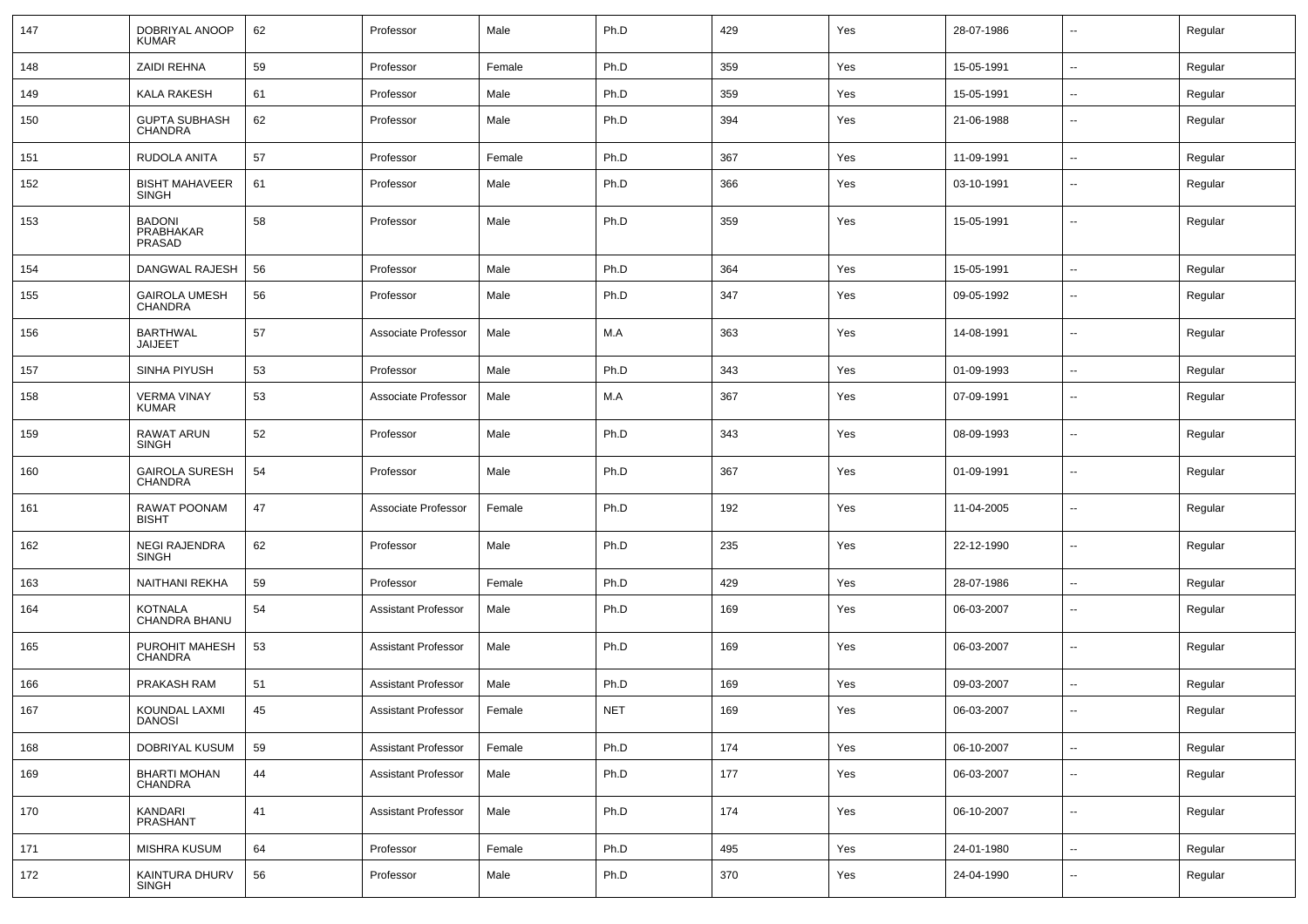| 173 | <b>AGARWAL B K</b>                         | 65 | Professor           | Male   | Ph.D | 523 | Yes | 12-09-1978 | $\sim$                   | Regular |
|-----|--------------------------------------------|----|---------------------|--------|------|-----|-----|------------|--------------------------|---------|
| 174 | AGARWAL<br>RAJENDRA KUMAR                  | 64 | Professor           | Male   | Ph.D | 507 | Yes | 31-12-1979 | $\overline{\phantom{a}}$ | Regular |
| 175 | SEMALTY P D                                | 59 | Professor           | Male   | Ph.D | 423 | Yes | 03-01-1987 | $\overline{\phantom{a}}$ | Regular |
| 176 | <b>GODIYAL SUNITA</b>                      | 56 | Professor           | Female | Ph.D | 376 | Yes | 22-12-1990 | $\overline{\phantom{a}}$ | Regular |
| 177 | PANDEY ASHOK<br><b>KUMAR</b>               | 61 | Professor           | Male   | Ph.D | 394 | Yes | 21-06-1988 | $\overline{\phantom{a}}$ | Regular |
| 178 | <b>SINGH INDIRA</b>                        | 56 | Associate Professor | Female | Ph.D | 367 | Yes | 11-09-1991 | $\sim$                   | Regular |
| 179 | PANT PRABHA                                | 66 | Professor           | Female | Ph.D | 548 | Yes | 10-08-1976 | $\sim$                   | Regular |
| 180 | PANT ARUN                                  | 64 | Associate Professor | Male   | Ph.D | 507 | Yes | 10-01-1980 | $\sim$                   | Regular |
| 181 | AGARWAL<br>NARESH KUMAR                    | 60 | Professor           | Male   | Ph.D | 356 | Yes | 19-08-1992 | $\sim$                   | Regular |
| 182 | SHARMA SUBODH<br><b>KUMAR</b>              | 57 | Professor           | Male   | Ph.D | 359 | Yes | 15-05-1991 | $\sim$                   | Regular |
| 183 | KUMAR SUBODH                               | 58 | Professor           | Male   | Ph.D | 344 | Yes | 17-08-1993 | $\sim$                   | Regular |
| 184 | THAPLIYAL ANAND<br><b>BALABH</b>           | 54 | Professor           | Male   | Ph.D | 321 | Yes | 31-01-1995 | --                       | Regular |
| 185 | <b>NEGI JAYDEV</b><br><b>SINGH</b>         | 58 | Associate Professor | Male   | Ph.D | 372 | Yes | 24-04-1990 | $\overline{\phantom{a}}$ | Regular |
| 186 | PANDEY<br><b>DHIRENDRA</b><br><b>KUMAR</b> | 63 | Professor           | Male   | Ph.D | 431 | Yes | 09-05-1985 | $\overline{\phantom{a}}$ | Regular |
| 187 | PADIYAR GEETALI                            | 59 | Professor           | Female | Ph.D | 376 | Yes | 22-12-1990 | $\sim$                   | Regular |
| 188 | RAMOLA RAKESH<br><b>CHAND</b>              | 58 | Professor           | Male   | Ph.D | 354 | Yes | 23-10-1992 | $\overline{\phantom{a}}$ | Regular |
| 189 | <b>BOURAI ABHAY</b><br><b>ANAND</b>        | 55 | Professor           | Male   | Ph.D | 354 | Yes | 23-10-1992 | --                       | Regular |
| 190 | RANA JAGMOHAN<br><b>SINGH</b>              | 56 | Professor           | Male   | Ph.D | 326 | Yes | 17-02-1994 | $\overline{\phantom{a}}$ | Regular |
| 191 | <b>NEGI MONMOHAN</b><br><b>SINGH</b>       | 61 | Professor           | Male   | Ph.D | 347 | Yes | 15-05-1991 | $\overline{\phantom{a}}$ | Regular |
| 192 | <b>BISHT SUMAN</b>                         | 64 | Professor           | Female | Ph.D | 371 | Yes | 14-05-1990 | $\overline{\phantom{a}}$ | Regular |
| 193 | <b>JANGWAN JEET</b><br><b>SINGH</b>        | 51 | Professor           | Male   | Ph.D | 359 | Yes | 15-05-1991 | $\overline{\phantom{a}}$ | Regular |
| 194 | <b>JOSHI VEENA</b>                         | 55 | Professor           | Female | Ph.D | 359 | Yes | 15-05-1991 | $\overline{\phantom{a}}$ | Regular |
| 195 | SINGH VIDYA<br>SAGAR                       | 56 | Professor           | Male   | Ph.D | 315 | Yes | 25-01-1994 | $\sim$                   | Regular |
| 196 | <b>BAGRI DHRENDRA</b><br><b>SINGH</b>      | 55 | Professor           | Male   | Ph.D | 371 | Yes | 18-05-1990 | $\sim$                   | Regular |
| 197 | SHARMA DINESH<br><b>KUMAR</b>              | 53 | Professor           | Male   | Ph.D | 175 | Yes | 29-03-2007 | $\sim$                   | Regular |
| 198 | JOSHI SURENDRA                             | 64 | Associate Professor | Male   | Ph.D | 283 | Yes | 21-09-1998 | $\sim$                   | Regular |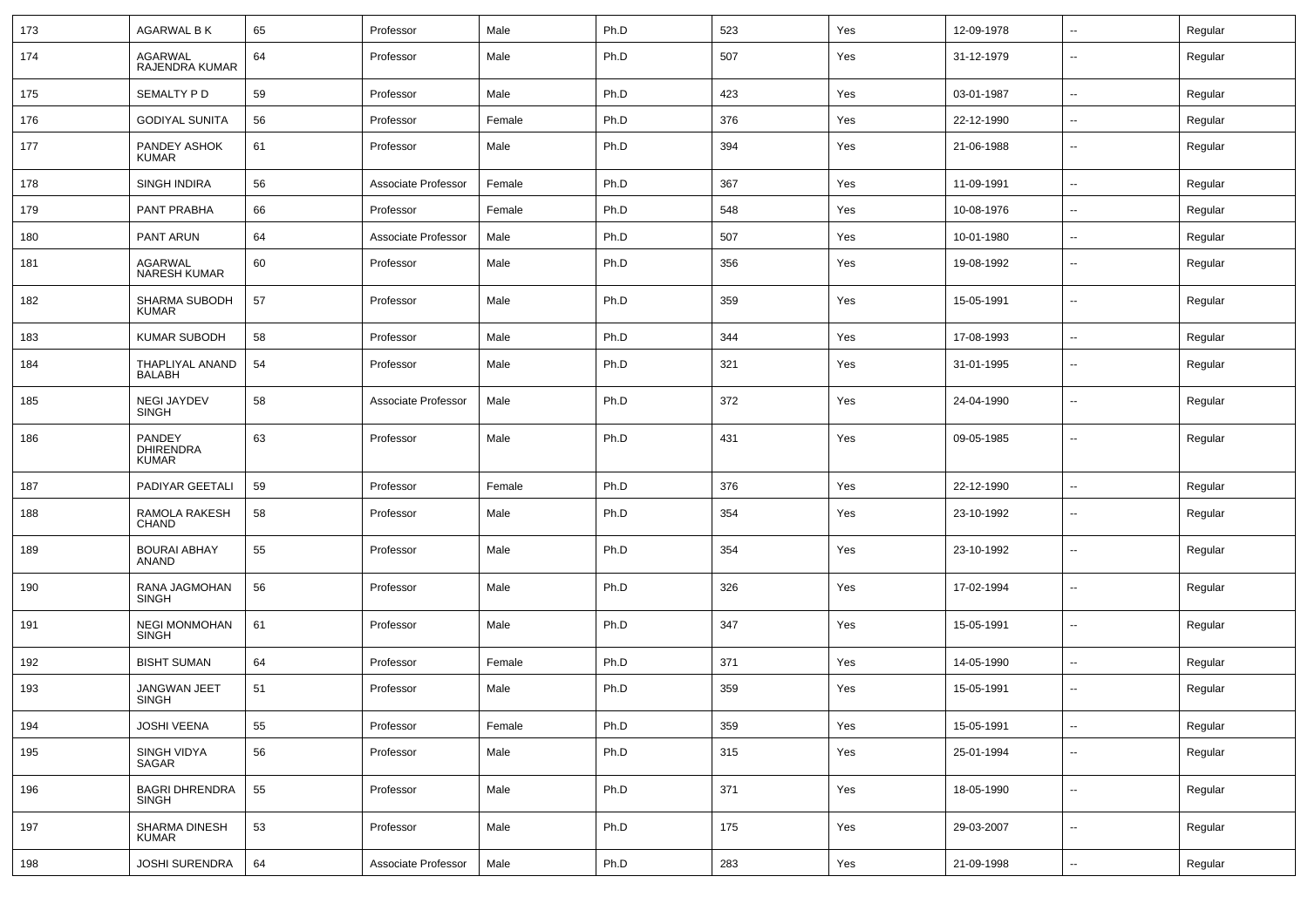| 199 | RAWAT KUNWAR<br><b>SINGH</b>            | 52 | Professor                  | Male   | Ph.D       | 269 | Yes | 30-11-1999 | $\overline{\phantom{a}}$ | Regular             |
|-----|-----------------------------------------|----|----------------------------|--------|------------|-----|-----|------------|--------------------------|---------------------|
| 200 | <b>KUMAR KRISHAN</b>                    | 55 | Associate Professor        | Male   | Ph.D       | 284 | Yes | 10-08-1996 | $\sim$                   | Regular             |
| 201 | KUMAR DEEPAK                            | 54 | <b>Assistant Professor</b> | Male   | <b>NET</b> | 356 | Yes | 07-08-1992 | ⊷.                       | Regular             |
| 202 | SHAH ARCHANA                            | 55 | Associate Professor        | Female | Ph.D       | 276 | Yes | 25-04-1998 | $\overline{\phantom{a}}$ | Regular             |
| 203 | PETWAL KAILASH<br><b>CHANDRA</b>        | 53 | Assistant Professor        | Male   | Ph.D       | 169 | Yes | 06-03-2007 | --                       | Regular             |
| 204 | <b>DANGWAL LAKHI</b><br>RAM             | 52 | <b>Assistant Professor</b> | Male   | Ph.D       | 177 | Yes | 06-03-2007 | --                       | Regular             |
| 205 | SATI<br>MADHUSUDAN                      | 59 | <b>Assistant Professor</b> | Male   | Ph.D       | 189 | Yes | 15-07-2006 | $\overline{\phantom{a}}$ | Regular             |
| 206 | <b>NAITHANI</b><br>NAGENDRA<br>PRASAD   | 60 | <b>Assistant Professor</b> | Male   | Ph.D       | 169 | Yes | 06-03-2007 | --                       | Regular             |
| 207 | ARYA NARENDRA<br><b>KUMAR</b>           | 44 | <b>Assistant Professor</b> | Male   | Ph.D       | 174 | Yes | 18-10-2007 | $\overline{\phantom{a}}$ | Regular             |
| 208 | <b>GODIYAL RAKESH</b><br><b>BHUSHAN</b> | 64 | <b>Assistant Professor</b> | Male   | Ph.D       | 189 | Yes | 15-07-2006 | $\overline{\phantom{a}}$ | Regular             |
| 209 | SINGH RAVINDRA                          | 44 | <b>Assistant Professor</b> | Male   | Ph.D       | 176 | Yes | 24-03-2007 | $\overline{\phantom{a}}$ | Regular             |
| 210 | CHADHA SANJEEV<br><b>KUMAR</b>          | 46 | <b>Assistant Professor</b> | Male   | Ph.D       | 169 | Yes | 06-03-2007 | $\overline{\phantom{a}}$ | Regular             |
| 211 | <b>LAL SHANKAR</b>                      | 43 | <b>Assistant Professor</b> | Male   | Ph.D       | 174 | Yes | 11-10-2007 | $\overline{\phantom{a}}$ | Regular             |
| 212 | <b>NEGI UMRAV</b><br><b>SINGH</b>       | 52 | <b>Assistant Professor</b> | Male   | Ph.D       | 189 | Yes | 15-07-2006 | $\overline{\phantom{a}}$ | Regular             |
| 213 | CHATURVEDI<br><b>SUDHIR KUMAR</b>       | 45 | <b>Assistant Professor</b> | Male   | Ph.D       | 101 | Yes | 07-06-2013 | $\overline{\phantom{a}}$ | Regular             |
| 214 | YADAV ALOK<br><b>KUMAR</b>              | 38 | <b>Assistant Professor</b> | Male   | <b>NET</b> | 94  | Yes | 07-06-2013 | $\overline{\phantom{a}}$ | Regular             |
| 215 | <b>GULERIA VISHAL</b>                   | 45 | <b>Assistant Professor</b> | Male   | Ph.D       | 99  | Yes | 16-08-2013 | $\overline{\phantom{a}}$ | Regular             |
| 216 | <b>KUMAR VIJAY</b><br><b>JYOTI</b>      | 46 | Associate Professor        | Male   | Ph.D       | 204 | Yes | 31-12-2004 | --                       | Adhoc / Contractual |
| 217 | <b>SEMALTY AJAY</b>                     | 42 | <b>Assistant Professor</b> | Male   | Ph.D       | 192 | Yes | 01-01-2005 |                          | Adhoc / Contractual |
| 218 | <b>BISHOYI ARUN</b><br><b>KUMAR</b>     | 47 | <b>Assistant Professor</b> | Male   | M. Pharm   | 204 | Yes | 31-12-2004 | $\overline{\phantom{a}}$ | Adhoc / Contractual |
| 219 | SATI NITIN                              | 41 | Assistant Professor        | Male   | Ph.D       | 204 | Yes | 31-12-2004 |                          | Adhoc / Contractual |
| 220 | MOHANTY<br>LALATENDU                    | 49 | <b>Assistant Professor</b> | Male   | M. Pharm   | 204 | Yes | 31-12-2004 | $\sim$                   | Adhoc / Contractual |
| 221 | SEMALTY MONA                            | 41 | <b>Assistant Professor</b> | Female | Ph.D       | 192 | Yes | 22-01-2005 | $\sim$                   | Adhoc / Contractual |
| 222 | <b>BARMOLA PUNEET</b>                   | 46 | <b>Assistant Professor</b> | Male   | M. Pharm   | 204 | Yes | 31-12-2004 | $\sim$                   | Adhoc / Contractual |
| 223 | SAKLANI SARLA                           | 56 | <b>Assistant Professor</b> | Female | Ph.D       | 168 | Yes | 21-05-2007 | $\overline{\phantom{a}}$ | Adhoc / Contractual |
| 224 | SATI HEMLATA                            | 44 | <b>Assistant Professor</b> | Female | Ph.D       | 168 | Yes | 31-07-2007 | н.                       | Adhoc / Contractual |
| 225 | THAPLIYAL<br>SOMESH                     | 42 | <b>Assistant Professor</b> | Male   | Ph.D       | 168 | Yes | 04-08-2007 | $\overline{\phantom{a}}$ | Adhoc / Contractual |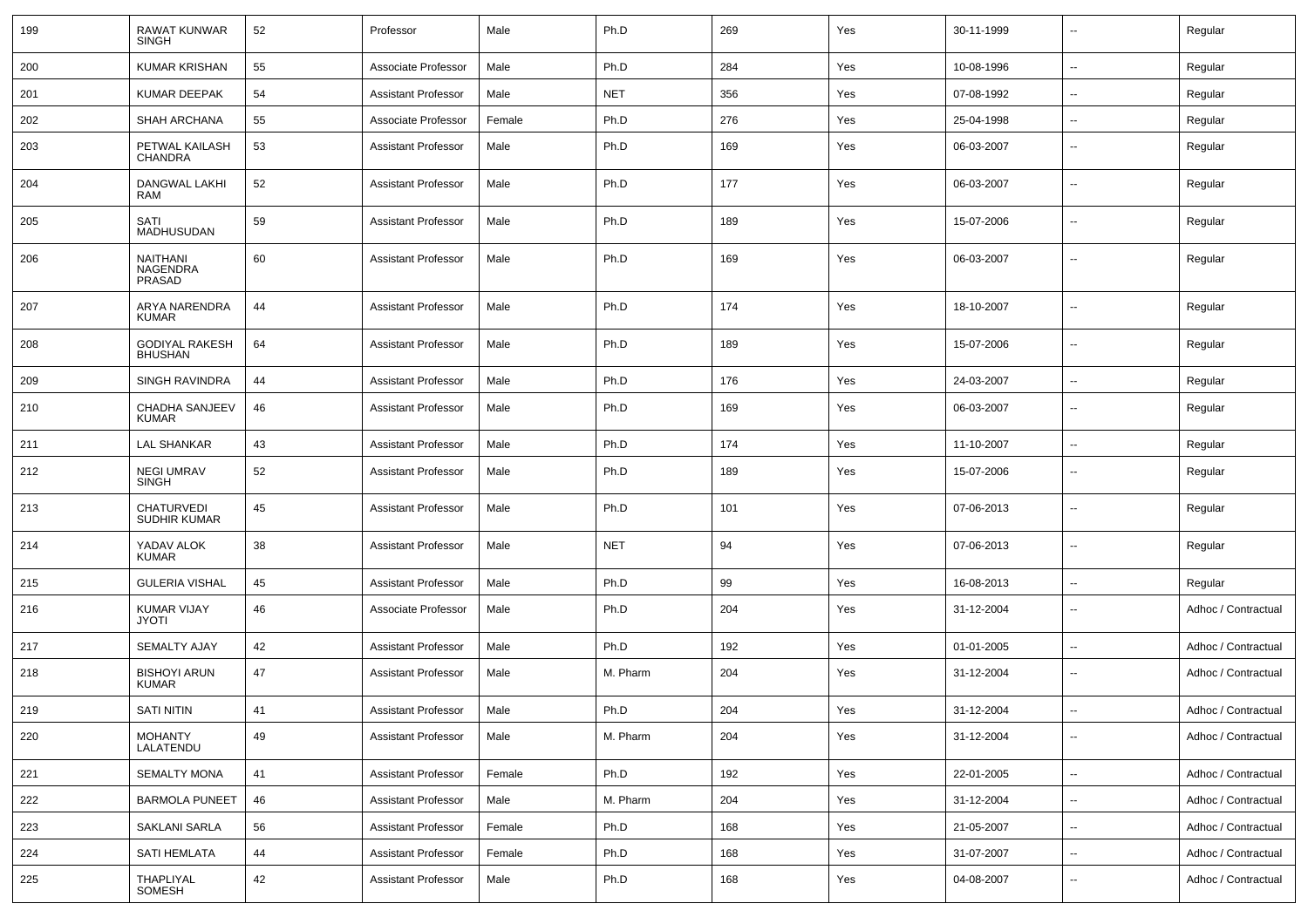| 226 | <b>UNIYAL MANISH</b>                   | 44     | Other                      | Male   | Ph.D   | 167    | Yes | 19-05-2007 | $\mathbf{u}$             | Regular |
|-----|----------------------------------------|--------|----------------------------|--------|--------|--------|-----|------------|--------------------------|---------|
| 227 | PUROHIT VIJAY<br>KANT                  | 47     | Other                      | Male   | Ph.D   | 156    | Yes | 31-03-2008 | $\overline{\phantom{a}}$ | Regular |
| 228 | <b>JAYERA</b><br><b>BIRENDRA SINGH</b> | 53     | Other                      | Male   | Ph.D   | 238    | Yes | 09-06-2001 | $\mathbf{u}$             | Regular |
| 229 | <b>BIST VIJAY SINGH</b>                | 53     | Other                      | Male   | Ph.D   | 358    | Yes | 25-07-1991 | $\sim$                   | Regular |
| 230 | <b>BHANDARIBS</b>                      | 58     | Other                      | Male   | Ph.D   | 346    | Yes | 05-08-1992 | $\overline{\phantom{a}}$ | Regular |
| 231 | <b>BISHT SURENDRA</b><br><b>SINGH</b>  | 52     | Other                      | Male   | Ph.D   | 174    | Yes | 06-10-2007 | $\overline{\phantom{a}}$ | Regular |
| 232 | Rakesh Chandra<br>Sundriyal            | 61     | Professor                  | Male   | Ph.D   | 17     | Yes | 05-03-2020 | $\overline{\phantom{a}}$ | Regular |
| 233 | RAJNI NAUTIYAL                         | 48     | <b>Assistant Professor</b> | Female | Ph.D   | 17     | Yes | 05-03-2020 | $\overline{\phantom{a}}$ | Regular |
| 234 | Prem Bahadur                           | 43     | Associate Professor        | Male   | Ph.D   | 17     | Yes | 05-03-2020 | $\mathbf{u}$             | Regular |
| 235 | Naresh Rana                            | 40     | <b>Assistant Professor</b> | Male   | Ph.D   | 17     | Yes | 05-03-2020 |                          | Regular |
| 236 | Rakesh Singh                           | 40     | Assistant Professor        | Male   | Ph.D   | 17     | Yes | 05-03-2020 | $\sim$                   | Regular |
| 237 | Pritam Singh Negi                      | 40     | <b>Assistant Professor</b> | Male   | Ph.D   | 17     | Yes | 05-03-2020 | $\sim$                   | Regular |
| 238 | Neelam Negi                            | 39     | <b>Assistant Professor</b> | Female | Ph.D   | 17     | Yes | 05-03-2020 | $\mathbf{u}$             | Regular |
| 239 | Manoj Kumar                            | 35     | <b>Assistant Professor</b> | Male   | Ph.D   | 17     | Yes | 05-03-2020 | $\overline{\phantom{a}}$ | Regular |
| 240 | Khulakpam<br>Naseeruddin Shah          | 34     | <b>Assistant Professor</b> | Male   | Ph.D   | 17     | Yes | 05-03-2020 | $\overline{\phantom{a}}$ | Regular |
| 241 | Nagendra Singh<br>Rawat                | 33     | <b>Assistant Professor</b> | Male   | Ph.D   | 17     | Yes | 05-03-2020 | $\overline{\phantom{a}}$ | Regular |
| 242 | Shweta Verma                           | 33     | <b>Assistant Professor</b> | Female | Ph.D   | 17     | Yes | 05-03-2020 | $\mathbf{u}$             | Regular |
| 243 | Vijay Laxmi                            | 32     | Assistant Professor        | Female | Ph.D   | 17     | Yes | 05-03-2020 |                          | Regular |
| 244 | Kiran Verma                            | 43     | <b>Assistant Professor</b> | Female | Ph.D   | 17     | Yes | 06-03-2020 | $\mathbf{u}$             | Regular |
| 245 | Om Prakash                             | 41     | <b>Assistant Professor</b> | Male   | Ph.D   | 17     | Yes | 06-03-2020 | $\sim$                   | Regular |
| 246 | Naresh Kumar                           | 36     | Assistant Professor        | Male   | Ph.D   | 17     | Yes | 06-03-2020 |                          | Regular |
| 247 | Laxman Singh<br>Kandari                | 45     | <b>Assistant Professor</b> | Male   | Ph.D   | 17     | Yes | 07-03-2020 | $\overline{\phantom{a}}$ | Regular |
| 248 | Jyotsana Sonal                         | 33     | <b>Assistant Professor</b> | Female | Ph.D   | 17     | Yes | 13-03-2020 | $\mathbf{u}$             | Regular |
| 249 | Vijay Prakash<br>Bijlwan               | $30\,$ | Assistant Professor        | Male   | M.Tech | $17\,$ | Yes | 16-03-2020 |                          | Regular |
| 250 | Jitendra Singh                         | 43     | <b>Assistant Professor</b> | Male   | Ph.D   | 17     | Yes | 05-03-2020 | $\sim$                   | Regular |
| 251 | Subhash Chandra                        | 32     | <b>Assistant Professor</b> | Male   | Ph.D   | 17     | Yes | 05-03-2020 | $\sim$                   | Regular |
| 252 | <b>Tejpal Singh Bisht</b>              | 32     | <b>Assistant Professor</b> | Male   | Ph.D   | 17     | Yes | 06-03-2020 | $\sim$                   | Regular |
| 253 | Rakesh Kumar<br>Maikhuri               | 59     | Professor                  | Male   | Ph.D   | 15     | Yes | 01-05-2020 | $\sim$                   | Regular |
| 254 | Himshikha Gusain                       | $32\,$ | <b>Assistant Professor</b> | Female | Ph.D   | 14     | Yes | 26-05-2020 | $\sim$                   | Regular |
| 255 | Anuja Rawat                            | 40     | Associate Professor        | Female | Ph.D   | 17     | Yes | 16-03-2020 | $\overline{\phantom{a}}$ | Regular |